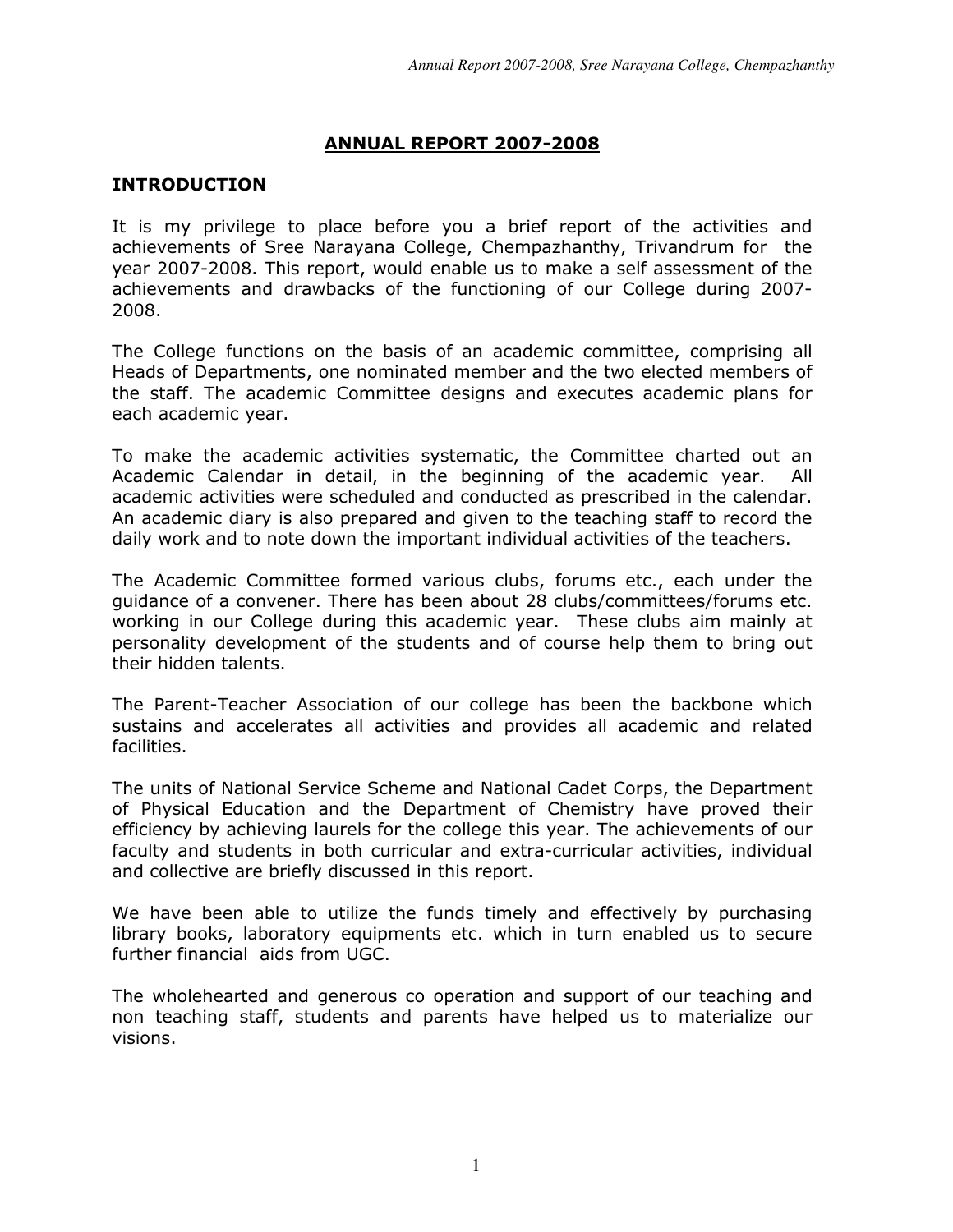Above all, the unconditional support from the Manager of Sree Narayana Colleges, Assistant Secretary of SN Trusts and the Regional Development Committee form the basis for the successful functioning of our college.

# Staff strength

The total number of number of Teaching Staff during the current academic year is 69 and the number of Non Teaching staff is 38. The total number of students as on 31-12-2007 is given below.

| <b>Courses</b>          | <b>Male</b> | <b>Female</b> | <b>Total</b> |
|-------------------------|-------------|---------------|--------------|
| <b>BA</b>               | 381         | 799           | 1180         |
| $\overline{\text{BSc}}$ | 259         | 461           |              |
| <b>BCom</b>             | 50          | 83            |              |
| <b>MA</b>               |             | 24            | 30           |
| <b>MSc</b>              | ∽           | 25            | 28           |

# Strength of Students as on 31-12-2007

# Results of the University Examination - March-April 2007

The Academic Committee analyzed the results of the University examination March-April 2007, in detail and is very glad to note that the average pass percentage and the average percentage of first classes of our college is far higher than that of the corresponding University averages.

| I creditage of pass only croity Examination 2007 |                           |  |
|--------------------------------------------------|---------------------------|--|
| <b>Course</b>                                    | <b>Percentage of pass</b> |  |
| <b>BA</b>                                        | 70.86                     |  |
| <b>BSc</b>                                       | 90.65                     |  |
| <b>BCom</b>                                      | 62.5                      |  |
| MA                                               | 100                       |  |
| <b>MSc</b>                                       | 86.7                      |  |

# Percentage of pass University Examination 2007

# Admission

UG and PG level admissions of this year were systematically completed from the first list itself in many departments, letting in only meritorious candidates.

# Examinations

University examinations, both annual and supplementary, were conducted carefully and successfully. Terminal and model examinations were also conducted internally and progress reports were sent to the parents.

# Reports

The Internal Quality Assurance Cell of our college has prepared the AQAR of 2006- 2007 and submitted to the NAAC office at Bangalore. Details regarding the functioning of our college were submitted to University of Kerala for publishing in the University directory on 6/12/07.The annual report of our College for the year 2007 has been submitted to the University of Kerala on 4-01-2008. Audit report of UGC X Plan has been submitted to UGC, Bangalore. A report based on restructuring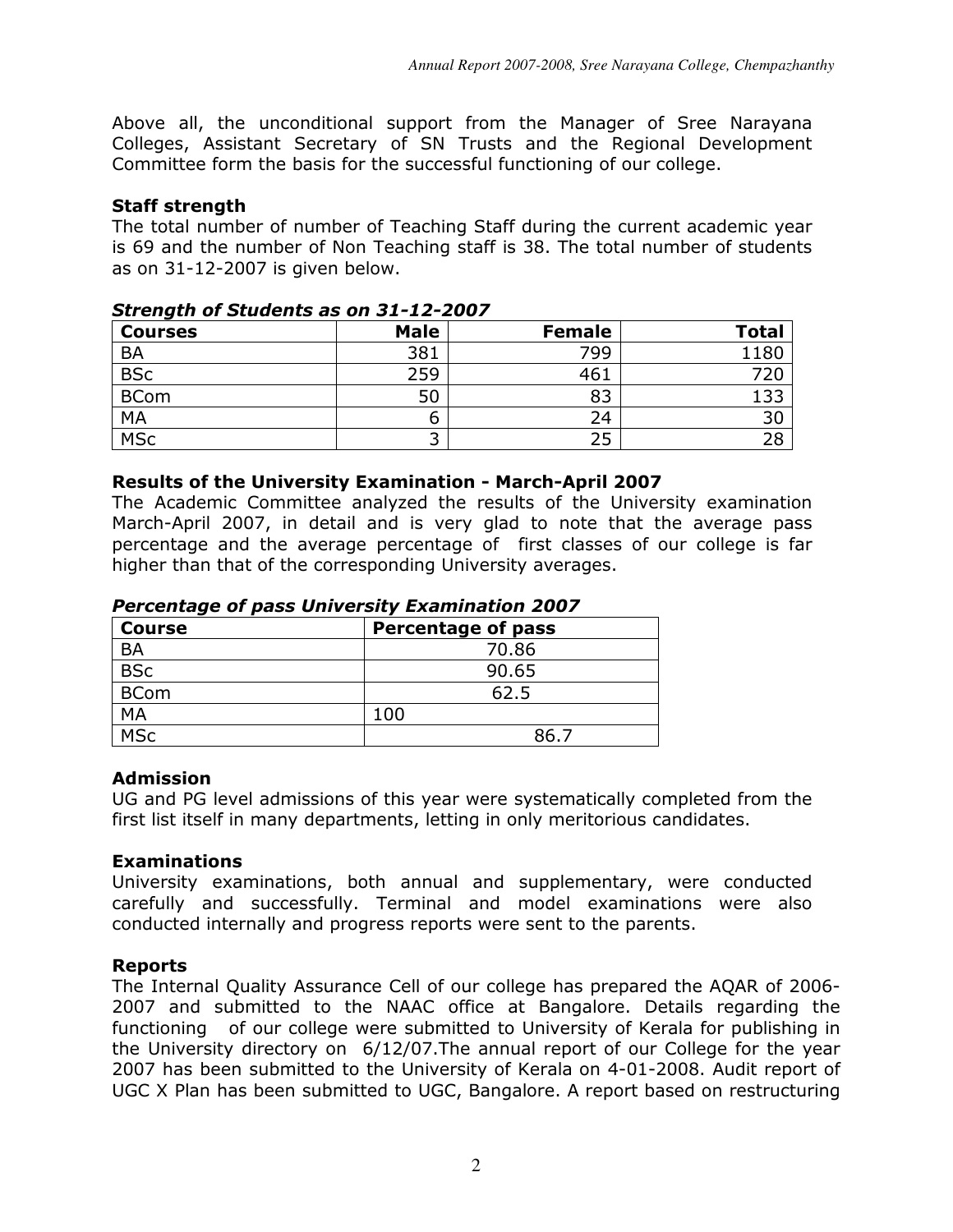of the under graduate course, in affiliated colleges, discussing the merits and demerits of implementing the credit and semester system was submitted to Higher Education Council.

# Important events/achievements

#### Communicative empowerment

The college conducted **Spoken English Classes** for final year students, by an experienced teacher specially appointed.

# Development of Cyber Skill

CAP 2007, a computer awareness programme effectively transformed all our out going B.A./B.Sc. and M.A./M.Sc. students computer literate. The course of 25 hour duration included Windows, MS Word, MS Excel, MS Power point, Internet-Email etc.

#### Class Wise PTA Meetings

Forty three **class wise PTA** meetings were held to find out psychological and academic merits and demerits of the students through interaction with the parents. All the PTA meetings were well attended and the meetings turned out to be very successful due to the lively and sincere interaction. Feedback from parents was also collected and was analised by the group tutors.

#### The tutorial system

The **tutorial system** has been implemented effectively in bringing better students-teachers relationship and maintaining discipline. The tutors were given complete freedom for assessing students' ability and to seek the help of the Principal to correct them. Identification of poor and needy students, selecting students for free lunch facility and other supports from PTA were carried out with the help of group tutors. Tutorial meetings of the 43 classes were conducted successfully by the group tutors.

#### Know Your College

An orientation programme for the first year degree students, 'Know Your College', was conducted on 7-09-2007. The students were divided into five groups and teams of teachers introduced several aspects of college including the history of the college, facilities available, disciplinary regulations, curriculum, examination system, syllabus, activities of various clubs, NSS, NCC and other personality development opportunities.

# Commemorative meeting

Under the auspices of Kerala Koumudi Readers club, a commemorative meeting of former Chief Editor, Kerala Koumudi, Sri. K. Sukumaran, was held in our College on 18/09/2007. Honourable Minister for Water Resources, Govt. of Kerala, Sri. N.K. Premachandran and Assistant Secretary, S.N. Trusts, Sri. Kilimanoor G. Chandrababu were the chief guests for the function.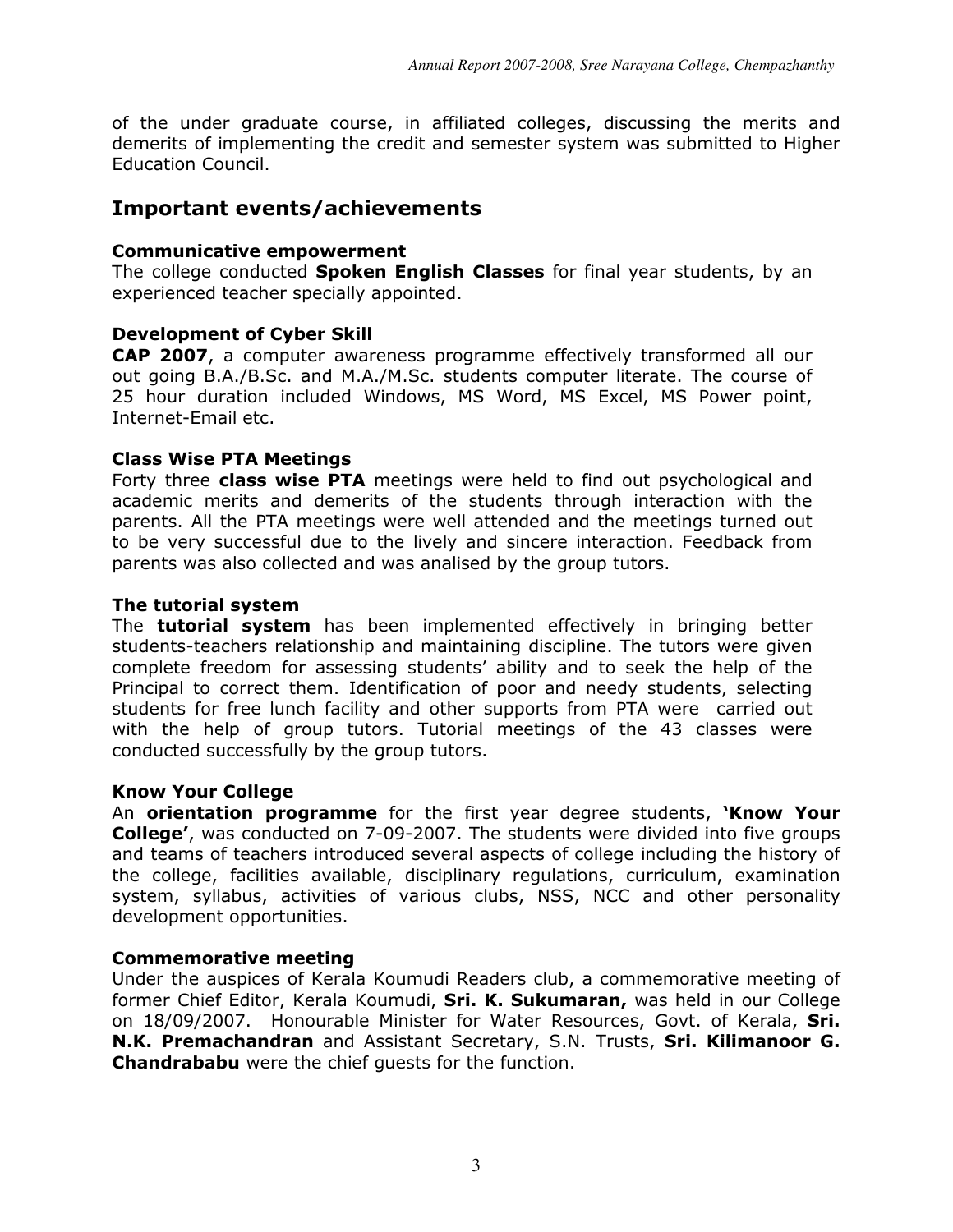# Festivals

Onam was celebrated in the college with great pomp this year also. A grand Food Festival, Food Fest 2007 in which students and teachers of every department and the non- teaching staff prepared special dishes and set up their own stalls, and sold in reasonable price. There was the traditional Onam Feast and inter departmental Athapookkalam competition for students. A Pulkoodu contest was also held in connection with the Christmas celebrations. Deepavali was celebrated with the traditional fireworks

# Spectrum 2007

A multidisciplinary regional academic conference entitled SPECTRUM 2007 was organised and conducted successfully by the Academic Committee from 23rd October 2007 to  $16<sup>th</sup>$  November 2007. The conference was inaugurated on 23 $<sup>rd</sup>$ </sup> October 2007 by Prof. Prabhat Patnaik Honourable Vice chairman, Planning board, Government of Kerala, at a function organised at the College auditorium. Respected Assistant Secretary Sree Narayana Trusts, Sri. Kilimanoor G. Chandrababu and the syndicate member Prof. A.R. Rajan were the other prominent speakers. The seminars of 14 disciplines were conducted on 14 days as per schedule with forenoon and afternoon sessions. Eminent personalities from academic world and experts in different disciplines presented papers and interacted with the students. About 110 papers were presented by students, researchers and leaders of various Colleges and research institutions including ours.

Prominent Speakers in Spectrum 2007

- 1. Dr. P.G. Latha, Scientist EII, Ethno pharmacology and Ethno Medicine division, TBGRI
- 2. Dr. N. Mohanan, Head, Garden management and Education, TBGRI
- 3. Sri. V. Karthikeyan Nair, Director, Higher Secondary Education, Kerala State
- 4. Smt. Praseetha N. C., Lecturer S. G., Department of History,S. N. College, **Sivagiri**
- 5. Dr. Ajit Kumar, Head, Department of Archaeology, University of Kerala
- 6. Dr. V. P. Mahadevan Pillai, Professor and Head, Department of Opto Electronics, University of Kerala, Trivandrum
- 7. Dr. A. Mujeeb, College of Engineering, CUSAT
- 8. Sri. V.P. Sudeep Kumar, Sub divisional Engineer, BSNL, Trivandrum
- 9. Dr. G. Gopa Kumar, Prof. and Head, Department of Political Science, University of Kerala, Trivandrum
- 10. Dr. Jaya Thekkeyyam, Reader and Head, Department of English, FMNC, Kollam
- 11. Dr. K. Radha Kumari, Reader and Head, Department of English, VTM- NSS College, Dhanuvachapuram
- 12. Dr. Chandra Prasad Sreedhar, Professor, Institute of Management in Government, Thiruvananthapuram
- 13. Dr. V. George Mathew, Former Professor and HOD of Psychology, University of Kerala, Trivandrum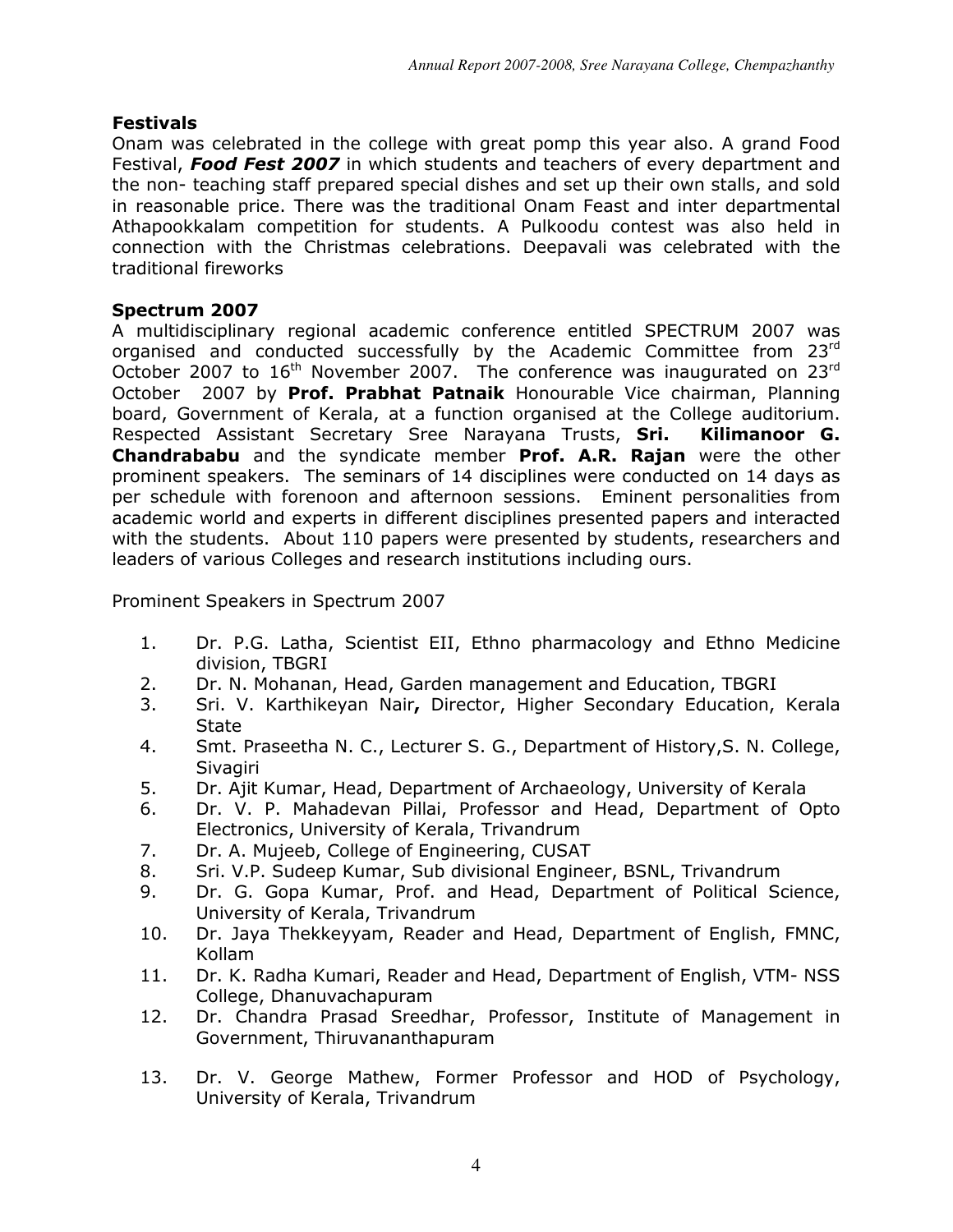- 14. Sri. G. Vijayaraghavan, Founder, Chief executive officer, Technopark, Trivandrum
- 15. Dr. K.N. Harilal, Member, State Planning Board
- 16. Dr. S. Irudaya Rajan, Fellow, Centre for Development Studies
- 17. Dr. A. Ajayaghosh, Recipient, SS Bhatnagar Award 2007, Scientist, National Institute for Interdisciplinary Science and Technology , Trivandrum.
- 18. Dr. S.N. Moorthy, Principal Scientist, Central Tuber Crops Research Institute, Trivandrum.
- 19. Dr. B. Chandralekha, Retd. Prof and HOD of Cyto Pathology, Retd. Additional Director, Regional Cancer Centre, Trivandrum
- 20. Dr. Cyril Jhonson, Head of the Department, Department of Biotechnology, St. Xavier' s College, Thumba.
- 21. Dr. G. Narayana Pillai, Professor and former Head, Department of Sociology, University of Kerala, Kariavattom
- 22. Dr. M. M. Nair, Former Deputy Director General, Geological Survey of India
- 23. Dr. S. Sreekumar, Reader, Environmental Sciences, Christ College, Irinjalakuda
- 24. Dr.K.Sreerenganathan, Director, School of Management, Mahatma Gandhi University, Kottayam
- 25. Dr. J. Rajan , Director, Institute of Management in Kerala, University of Kerala Thiruvananthapuram
- 26. Dr. Nimmy Alexander, Sl. Gr. Lecturer, Department of Physical Education, St. Joseph's College for Women, Alleppey

# Publication of Souvenir

The abstracts of papers presented by the resource persons and scholars from outside, our teachers and our students were published in a Souvenir.

# Website

Our website, www.sncollegechempazhanthy.org covering all aspects of our college and related fields is timely and regularly updated.

Founder's Day  $35<sup>th</sup>$  death anniversary of our founder, Sri. R. Sankar was observed as founder's day on 7-11-07, by holding a commemorative meeting in which the chief quest was Honourable minister for forestry, Govt. of Kerala, Sri. Benoy Viswam. Sri. K. Anirudhan, and the RDC convener Dr. R. Chandrasekharan were the other prominent speakers.

# Silver Jubilee celebrations of the Post graduate Course of the Department of History

One year long silver Jubilee celebrations of the Post graduate course of the Department of History was inaugurated on 19-11-07 by the Honourable Vice chairman Higher Education Council, Govt. of Kerala, Dr. K.N. Panicker. Honourable Vice Chancellor, University of Kerala, Dr. M.K. Ramachandran Nair, delivered the keynote address. The Journal of the History Department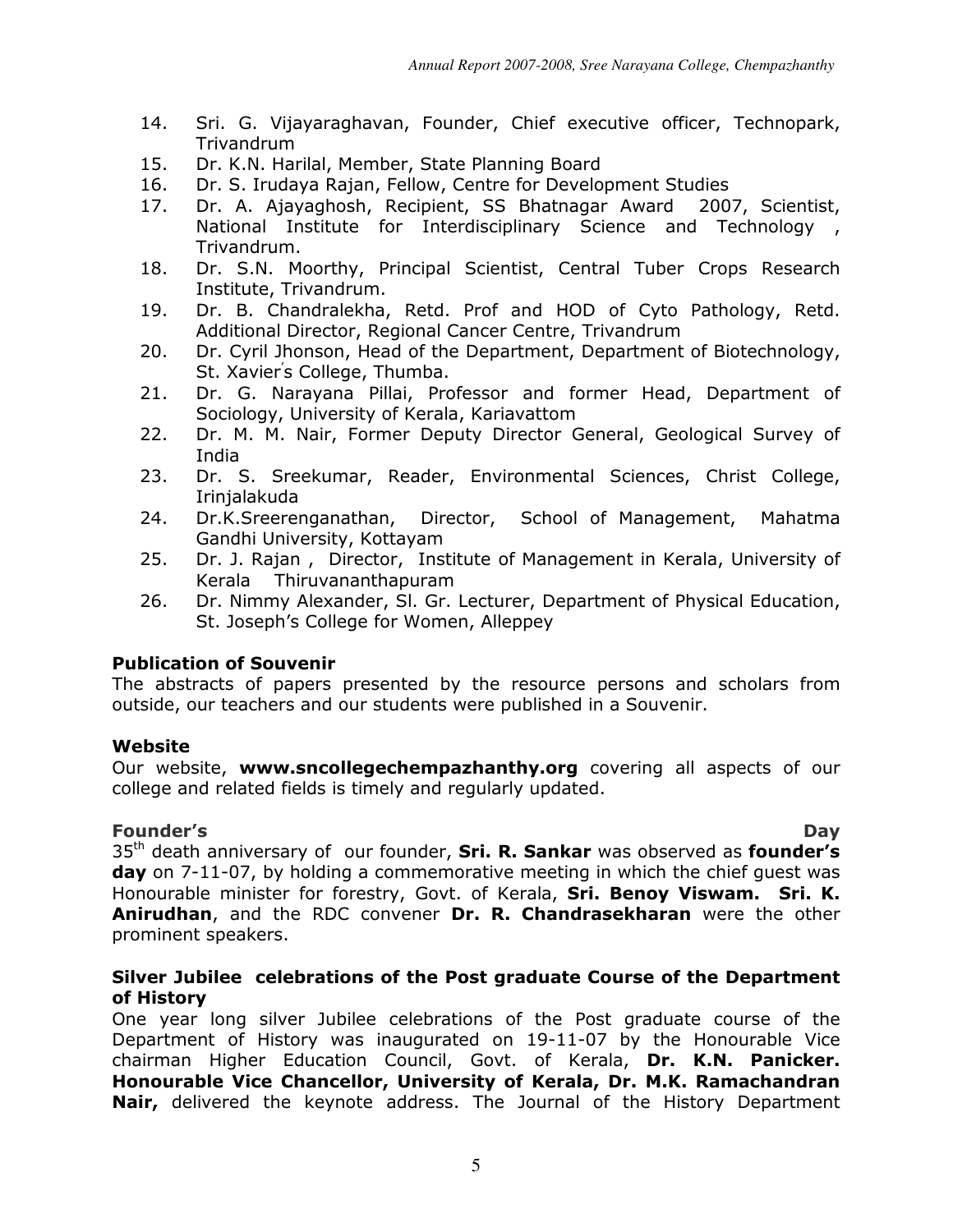HISTORIA was released on the same day. Dr. K. Sobhanan, Head of the Department of History, University of Kerala received the first copy. The former retired teachers of the Department were invited and honoured at this function.

# Department of Chemistry

Department of Chemistry of our College has been identified by the Ministry of Science & Technology, New Delhi for receiving a fund of Rs 43.6 lakhs under the **FIST** programme in the current year.

Dr I G Shibi, Department of Chemistry is elected as member, Academic Council, University of Kerala

Dr I G Shibi Department of Chemistry is elected as General Secretary, ACADEMY OF CHEMISTRY TEACHERS (ACT) in February 2008

# Science Club

The Science club was inaugurated by Sri. P. Radhakrishnan Retd. Dy. Director, VSSC on 7/12/07. All the Science Club members were present for the meeting.

# Banner exhibition and Medical Camp

A banner exhibition was conducted in our college under the auspices of teachers' association in connection with golden Jubilee celebrations of AKPCTA. Free medical camp was also arranged in our college during this year under the auspices of teachers' association.

# Women's study centre

Women's study centre of our College conducted a seminar on 10-12-2007 on "Yuva Thalamura Arinjirikkenta Vasthuthakal". Justice D. Sreedevi. Chairperson, Kerala women's commission Thiruvananthapuram spoke on the subject.

# College Union

 The functioning of the newly elected College Union (2007-2008) was inaugurated by Sri. P. Jayarajan, General manager, Desabhimani, on 18-12-2007, at the College auditorium. Arts festival was conducted on 29-01-2008. The valedictory function of the College Union was held on 29-02-2008. The function was inaugurated by the famous poet Vinod Vaisakhy.

# Women's Hostel

The foundation stone for the **Women's Hostel** was laid by Honourable Manager, Sree Narayana Colleges, **Sri. Vellappally Natesan,** on 19-12-2007. Asst. Secretary, S.N. Trusts, Sri. Kilimanoor G Chandrababu and Director, College Development Council, University of Kerala Dr. Jayaprakas and our former Principal **Prof. V. S. Lee** were the other chief guests of the day. A grant of Rs.1 crore was allotted to our College from UGC, for the construction of the women's hostel.

Merit awards 2006-2007, sponsored by PTA were also distributed at the same function by the Assistant Secretary, Sree Narayana Trusts.

# Alumni

The alumni association of the college, **Chesna** conducted a family meet on 9-02-2008 which was inaugurated by the Honourable Minister Sri. M. Vijaya Kumar.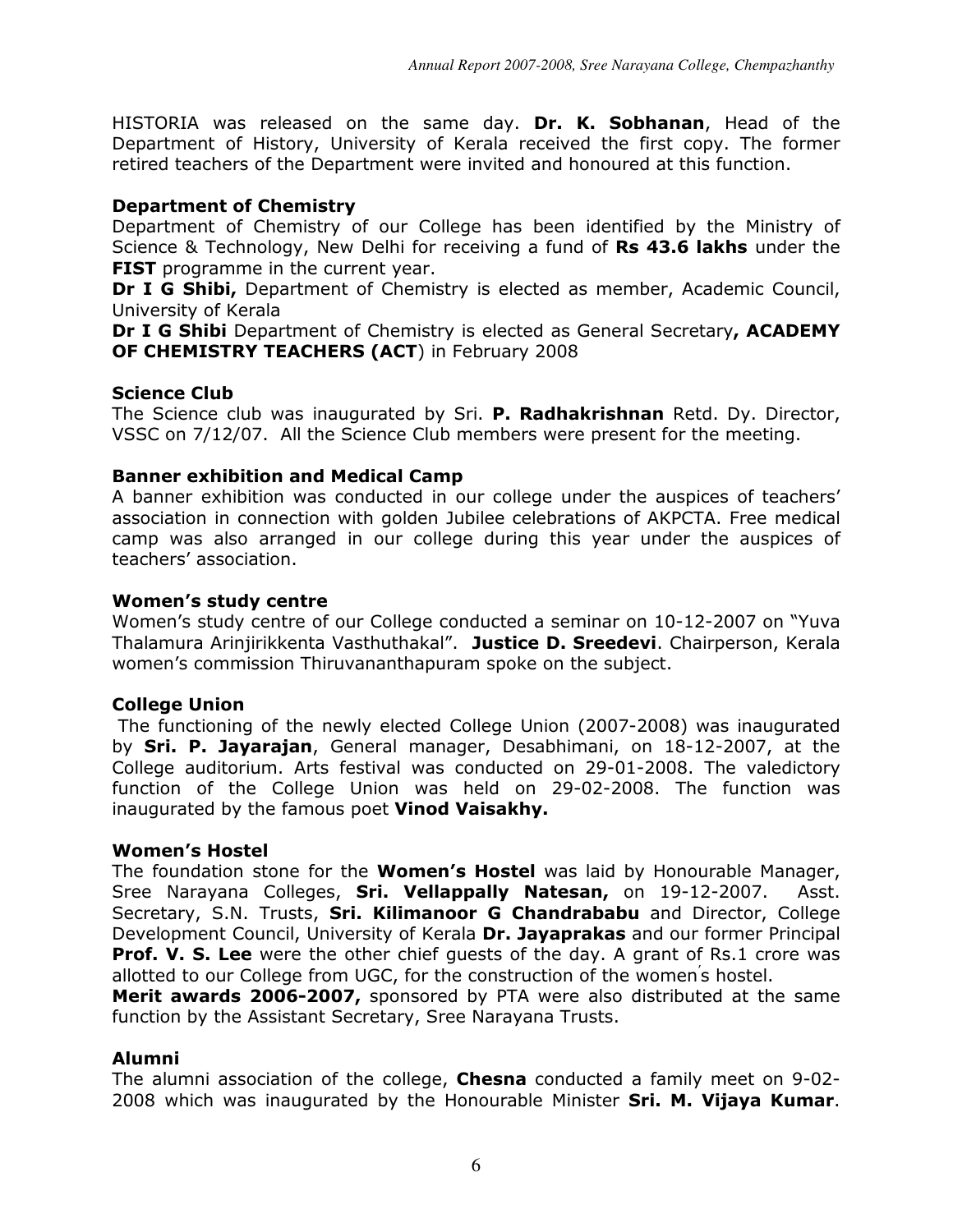Our Principal Dr. C. Mohan Sreekumar presided over the function. Sri.T. Saratchandra Prasad (Ex MLA, President Chesna), Smt. J Arundhathy (MLA), Dr. B. Vijayan, and Sri. Chempazhanthy Anil were also present for the meeting.

The Alumni of the Department of English, was inaugurated on 15/12/2007 at the seminar Hall by Prof. V.S. Lee, our former principal.

An alumni meeting was organized by old students of the department o **Sociology** on  $2^{nd}$  October 2007. The old students Association by name SACHI decided to spend the fund for meaningful purposes such as giving aid to students coming from poor families for their educational and marriage purposes.

Department of **Psychology** organized an Alumni Meet on  $12<sup>th</sup>$  January 2008 at the seminar hall of the college. 86 old students participated in the meet.

#### Counseling Centre

Functioning of the **counseling center** of the College was very active this year. Students from our college and other colleges took the benefit by way of taking psychological tests and counseling programmes.

#### Sree Narayana Study Centre

 The functioning of Sree Narayana Study Centre of our College was inaugurated by **Smt.Vasanthakumari** (AG's Office) on 25-09- 2007. She spoke on "Daivadasakam oru Pdanam".

A seminar on Energy Parliament was also organized under the auspices of Sree Narayana Study Centre on 12-12-2007. The main talk with demonstration was given by **Swami Isa, Isalayam.** 

# Quiz Competitions

A chemistry **quiz competition** was organized by the Department of Chemistry on 14-12-2007 and prizes were distributed to the winners.

Sri. T N Manoharan, Department of Chemistry officiated as quiz master in All Kerala Inter Collegiate Chemistry Quiz competition on 22<sup>nd</sup> January 2008 held at FMN College Kollam Selected Psychology students of our College participated in inter collegiate quiz competition organized by Department of Psychology, Mahatma Gandhi College, Thiruvananthapuram in connection with World Mental Health Day celebrations on  $10<sup>th</sup>$  October 2007 and secured first prize.

#### Career guidance cell

Functioning of the Career guidance cell for the year 2007-2008 was inaugurated by Dr. Manjula Arun, HR Director, U.S. Soft ware on 27-09-2007. A two day intensive training programme on Facing Challenges of Campus Selection was organized by the Career Guidance Cell on  $10^{th}$  and  $11^{th}$  of January 2008. Classes were taken by expert faculties of TIME group of Institutions. Problem solving methods of aptitude test, Mock test, Live demonstration of e- mail creation, on line job registration, Web search, Mock group discussion and interview were the topics covered in the programme.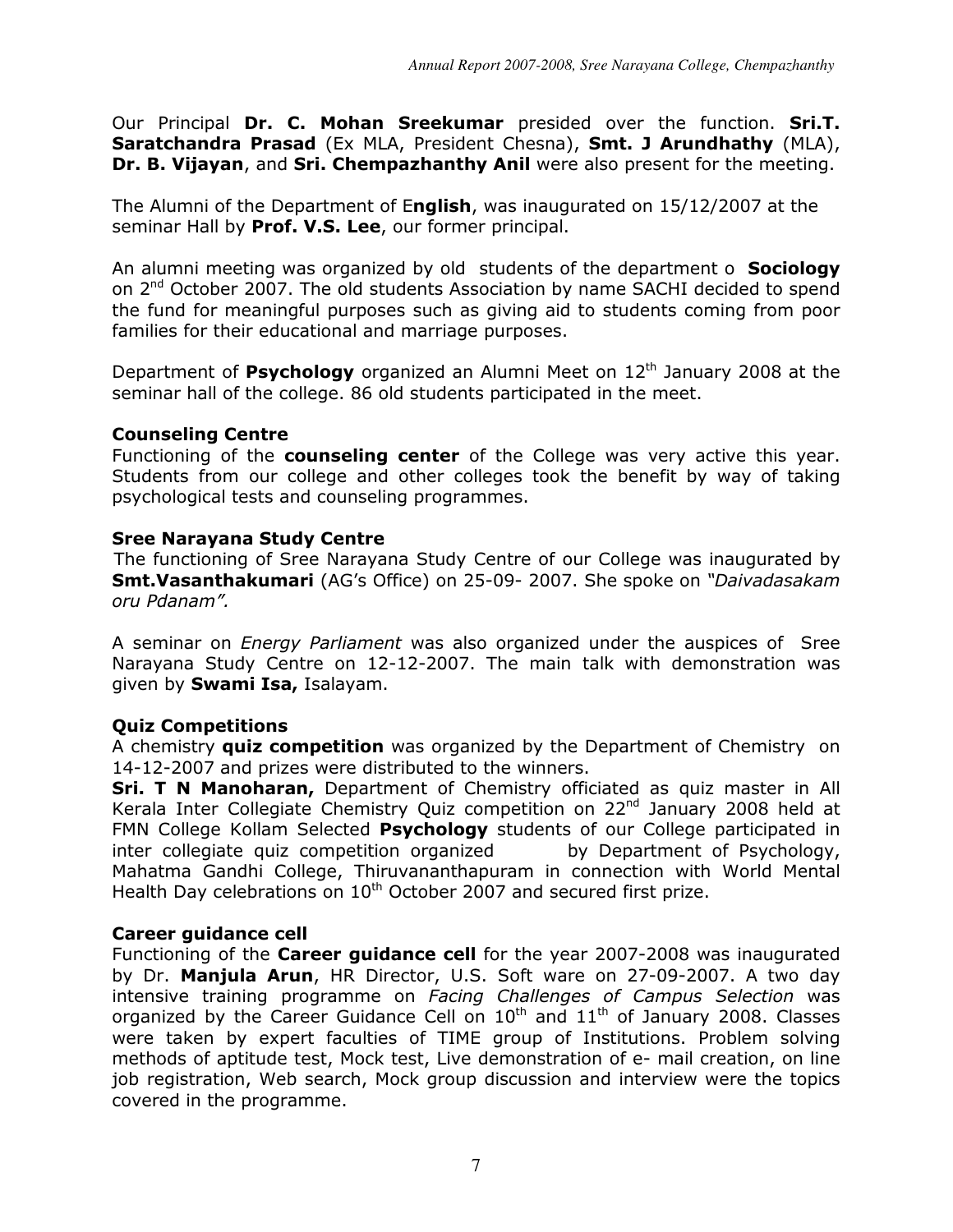#### . Book Club

A **book club** has been formed aiming at the development of the reading habits and literary talents of the students.

In the light of fire flies a book written by Smt. Sudha RajKumar, Department of Zoology was released on 2-02-2008, at a function held at VJT Hall. The book was released by **Swami Muni Narayana Prasad** and the first copy was received by **Dr. David A Hart.** The book was appreciated by the eminent personalities of the literature world.

# Music Dance and Theatre Club

Under the auspices of music dance and theatre club so many programmes were conducted inside and out side the college. Inside programmes were Onam celebrations, College day, Arts festival, etc. The club members actively contributed for the Channel Programmes like Rangoli and Star Wars.

#### Nature club

The club was constituted to popularize the "Save our Environment" drive among the student community. It has organized a "Green Group" for the protection and maintenance of trees and plants in the campus.

#### Annual Athletic meet

Annual athletic meet of our College was held on 4-01-2008. Students, teachers and Non teaching staff actively participated in the meet. Prizes were also distributed to the winners.

#### Film festival

The College Union conducted a 2-day Film Festival on 21-01-2008 and 22-02-2008 at Tagore Theatre, Vazhuthacaud in which four different films were exhibited. Students and members of teaching and non-teaching actively participated in the two day film festival.

# Tourism Club

The Tourism Club is constituted in this institution, as per the Kerala Government Tourism Policy, to create a drive among the student community to promote tourism. This club functions under the auspices of the District Tourism Promotion Council.

The activities of the Tourism Club were inaugurated by Sri. T. P. Narayanan Kutty, Director of Ecotourism, TVPM on 17-01-2008. He has delivered a very informative and interesting talk on Environmental Impact of Tourism.

# Staff day

Staff day celebrations of our College is scheduled on 30/3/2007. A picnic to Aruvippuram and Poovar is arranged on that day under the auspices of Tourism club.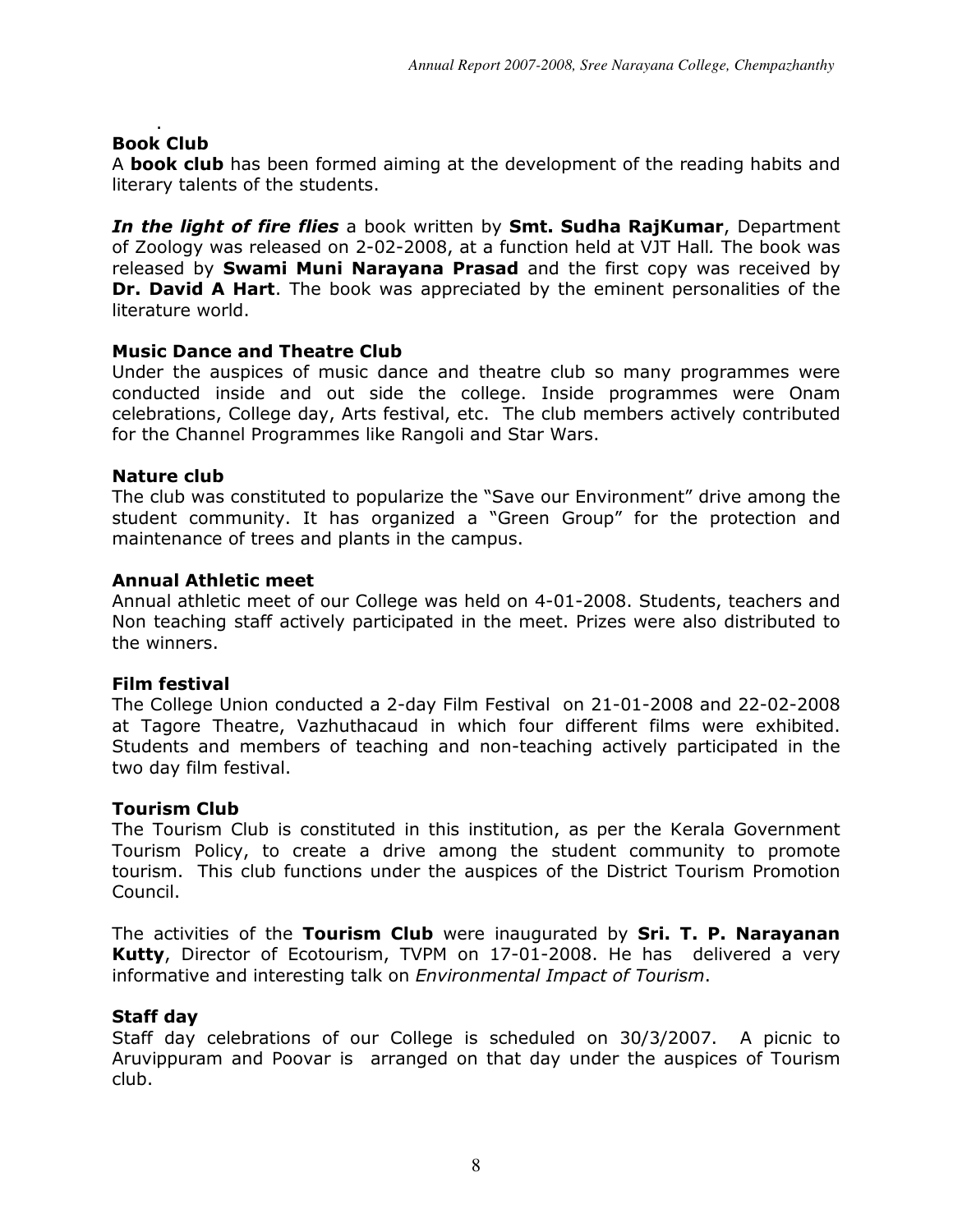# Planning forum

A Quiz Competition on current Economic affairs was conducted under the auspices of Planning Forum of our College on 15-01-2008, at Room No.1. The students of the Department of Economics participated in the competition and prizes were distributed to the winners. A seminar was also conducted on the subject Aims and Objectives of the XI Five Year Plan. The students actively and seriously participated in the seminar and hence the seminar was a success.

# Feed back analysis

Feed back forms were issued to students for the assessment of teachers and the functioning of the College. Forms were collected back duly filled and then statistical analysis was done.

# IQAC

IQAC of our college has scheduled its visit to all the Departments on 25-03-08 and 26-03-08 to inspect the maintenance of the 36 departmental files.

# Achievements of students

- 1. Miss. Athira. P. bagged first rank in the Examination B. A. Sociology, 2007.
- 2. Miss. Ancy Sara Mathew bagged third rank in the B. A. Psychology Examination 2007.
- 3. Mr. Biju. R, M.Sc. Chemistry was awarded the VenketaRama Iyer memorial award for bagging the highest marks among the M.Sc. chemistry students of Sree Narayana Colleges. The award function was conducted on 20/8/2007, at the seminar Hall.
- 4. Kavitha S R of III DC Mathematics, Salini N A of III DC Physics, Ajith A S of III DC Zoology were awarded VKS Pannikar foundation Scholarship.
- 5. Visakh V.S., (Kerala Air Sqn.), III DC Physics, has achieved III Place in the All India Vayu Sainik flying Competition held at Bangalore
- 6. Miss. Sujitha of B.Sc. final year Mathematics got placement in the multinational company HCL.
- 7. Vishnu Prasad of I B.Sc. Mathematics won I prize in Drama and III prize in group dance in the inter university South Zone youth festival – 2007, which was scheduled from 2007 November 12 to 16 at Sree Padmavathi Mahola, Viswavidyalayam, Tirupapti, Andhara Pradesh.
- 8. Jayadev of I B.Sc. Mathematics won III Prize in group dance in the inter university South Zone youth festival 2007
- **9. Aneesh J.S.** the II B.A. sociology was a member of the Kerala university team for the Inter University south zone youth festival and the team has won over all championship in the festival for folk dance.
- 10. Rajesh Kumar S.S., II D.C. Botany was a member of Kerala university team for the inter university South Zone youth festival

# TV Channel Programmes

Students of our college, participated in the Kairali TV programme 'Campus Mentalism' directed by Sri. Gopinath Muthukadu. The shoot won conducted at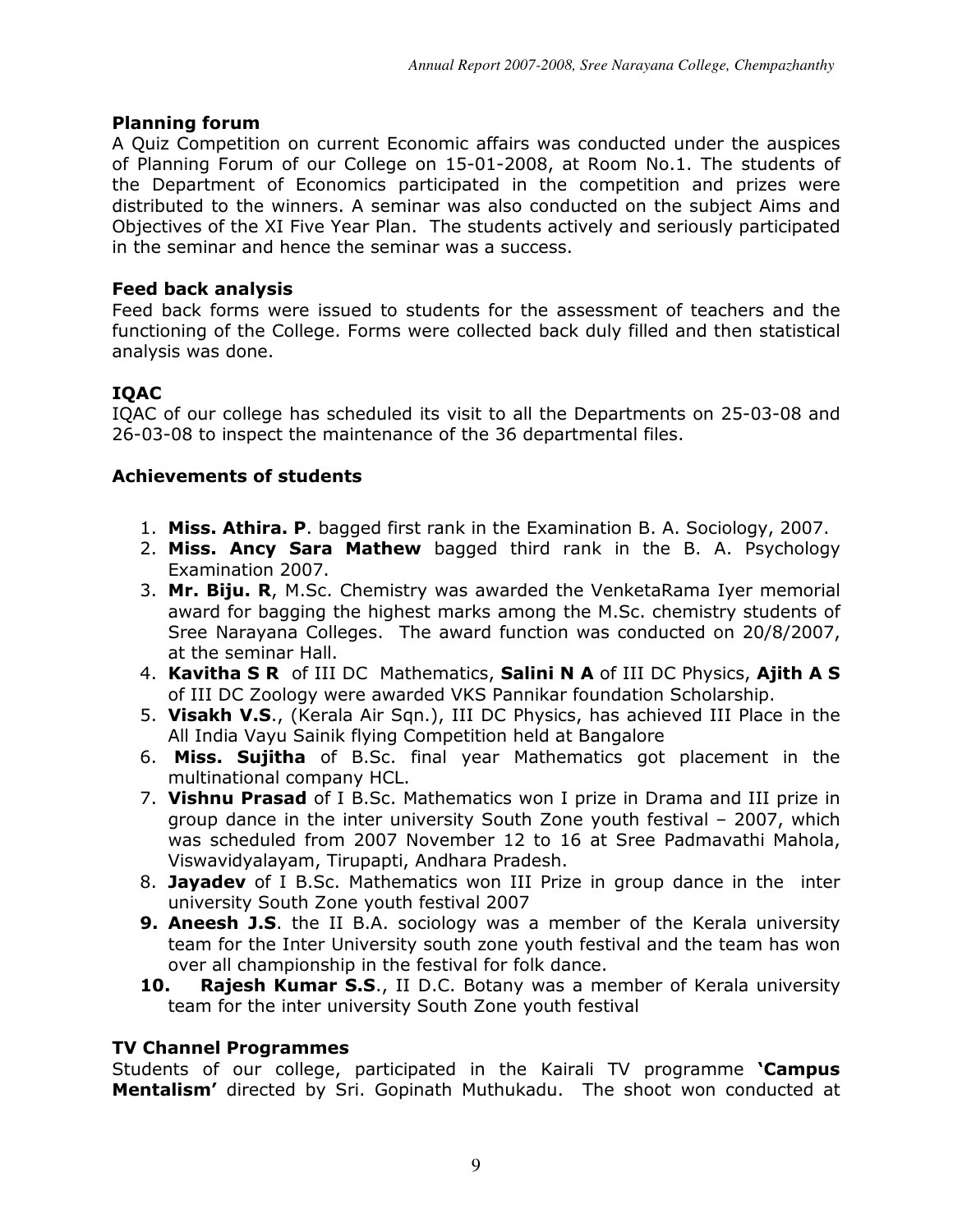the College Auditorium on 19/07/07. Selected students of our College Participated in the Soorya TV channel programme Rangoli and the Kairali Channel Programme Star Wars.

# A brief report of the students in Games / athletics

Our College won the Championships for the following in the Kerala University Meet 2007-2008.

- 1. Kerala University Aquatic Team
- 2. Kerala University Women
- 3. Kerala University Aquatic Over all Championship
- 4. Kerala University Cycling Championship
- 5. Kerala University Cycling Women
- 6. Kerala University Cycling Overall Championship
- 7. Kerala University Athletic Open
- 8. Kerala University Athletic Overall Championship

College (Men & Women) Athletics team won the overall championship in the Kerala University Athletics championship during 2007-08.

College Aquatics (men & Women) team won the Kerala University Aquatics Championship during the academic year 2007-08. Our Waterpolo team won the Water polo Championship this year.

College Cycling (men) team won the Inter collegiate cycling championship during 2007-08.

Kerala University (men) waterpolo team won the All India Inter University water polo championship this year. Syamal Kumar. J. III DC History, Nithin M. C DC Political science, Abilash. S IIDC Sociology, Aneesh. K, III DC Mathematics, Aneesh. S,II DC History

from our college were the team members in the Kerala University Water Polo team

# Individual achievements

In the All India Interpolo Athletics Championship Saminar B.Com student won gold medal high jump, **Raji G. T.** of II DC Psychology won Gold medal in 100 mts. Hurdles.

**Sarma B,** I DC Physics represented Trivandrum District in the Kho Kho championship held at Calicut. The team won the championship.

# Cycling

Reshmi B.R.-Won silver medal in the All India Inter University cycling championship held at Punjab and gold medal in the National Cycling championship in team time trial

**DepaChandran V-I DC Physics-Won gold medal in team time trial, silver medal in** massed track, silver medal in individual pursuit (under 17), and bronze medal in individual pursuit (under 19), in the National cycling champion ship held at Hyderabad.

Arun Mohan S. (I DC Psychology)-Silver medal in the national cycling championship in massed start, held at Hyderabad – 2007 (Track), gold medal in the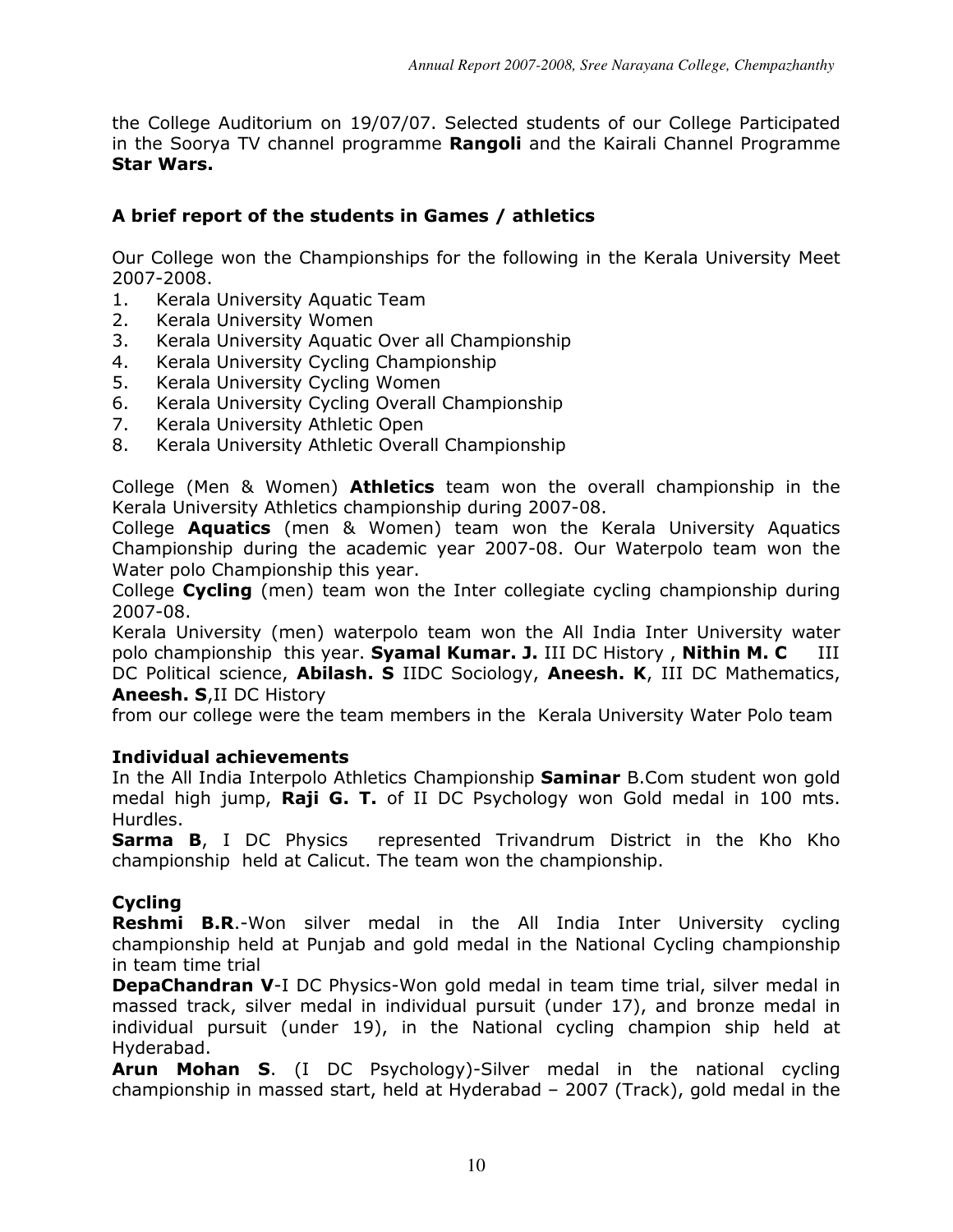state cycling championship(Road) in massed start and track – 2007, Gold and silver in Inter college meet.

**Vipinvi Jayakumar** (I DC Political Science)-Won gold medal in the state cycling championship in Individual pursuit – 2007 and participation in national (Track). Won gold medal in Intercollegiate meet.

Aneesh Mohammed ,(I DC, B.Com.)-Won gold medal in the state cycling championship (track) in Keri race – 2007,Gold Medal in the state cycling champion ship (Road) in team time trial – 2007. Won 2 Silver medals in inter college meet.

# Aquatics

**Saranya R.C.** II DC English- Won  $2^{nd}$  prize in 50 M Breast Stroke and 200 M Breast Stroke and III<sup>rd</sup> prize in 100 M Breast Stroke, in the Inter Collegiate meet.

**Rajitha S.R., III DC Economics- Came 2<sup>nd</sup> in 4 X 200M. Freestyle Relay in the All** India level, Came IIIrd in 100M Back Stroke and 200M Back Stroke, and first in 4 X 100M F.S. Relay and 4 X 200M F.S. Relay in the Inter Collegiate meet.

**Sruthy V.M.** I DC History-Came 2<sup>nd</sup> in 50M Back Stroke, 100M Back Stroke, 200 M Back Stroke and Waterpolo in the National aquatic championship

Reshma Krishnan I DC Geology-won first prize in 4 X 200M Freestyle Relay, third in 50M Freestyle and second in water polo in the Junior National aquatic championship.

Rohini A.R. (II D.C. History)- In the Senior National Aquatic championship 2007, came  $3^{rd}$  in  $4 \times 100M$  Freestyle Relay. Came  $2^{nd}$ , in Water polo in the Junior National Aquatic championship 2007. Came first in 50M Freestyle, 100 M Freestyle, 200 M Freestyle, 4 X 100M F.S. Relay, 4 X 100 M Medley Relay and 4 X 200M F.S. Relay, in the Intercollegiate meet.

Neenu B.R.(II DC History)-Came first in 4 X 100 M Medley Relay in All India Inter University aquatic championship. Represented India in the Asian age group championship held in Indonesia – 2007. Came second in Junior Nationals and third in Senior Nationals for Water polo. Won first in 50M Breast Stroke, 100M Breast Stroke, 200M Breast Stroke, and 4 X 100M Medley relay.

**Beena S.** II DC History-Won first in 4 X 100 M Freestyle in All India aquatic championship. Won first in 50M, 100m, and 200M Butterfly, 4 X 100M Medley Relay and 4 X 100M Freestyle Relay in the Intercollegiate Aquatic championship.

**Archa C.** -I DC Sociology Won second for water polo in Junior Nationals. Came third in 50M Back Stroke and 50M Butterfly in the Intercollegiate meet.

# **Athletics**

Mubarak A. Junior State (Octathalen) 2<sup>nd</sup>

**Bibin Dev -** Won third in Junior State triple jump.

**Shankar P-first in Junior State high jump.** 

# Boxing

**Rijin V C-**Won First in Intercollegiate meet.

Rohith V C Won First in Intercollegiate meet.

# Activities of NCC for the year 2007-2008 (Boys Division)

The year 2007 – 08 was a very successful year for the NCC (Boys) Division of our College. The regular parade started on 25<sup>th</sup> July 20087 with the enrolment of '06' new cadets which made our strength to 160.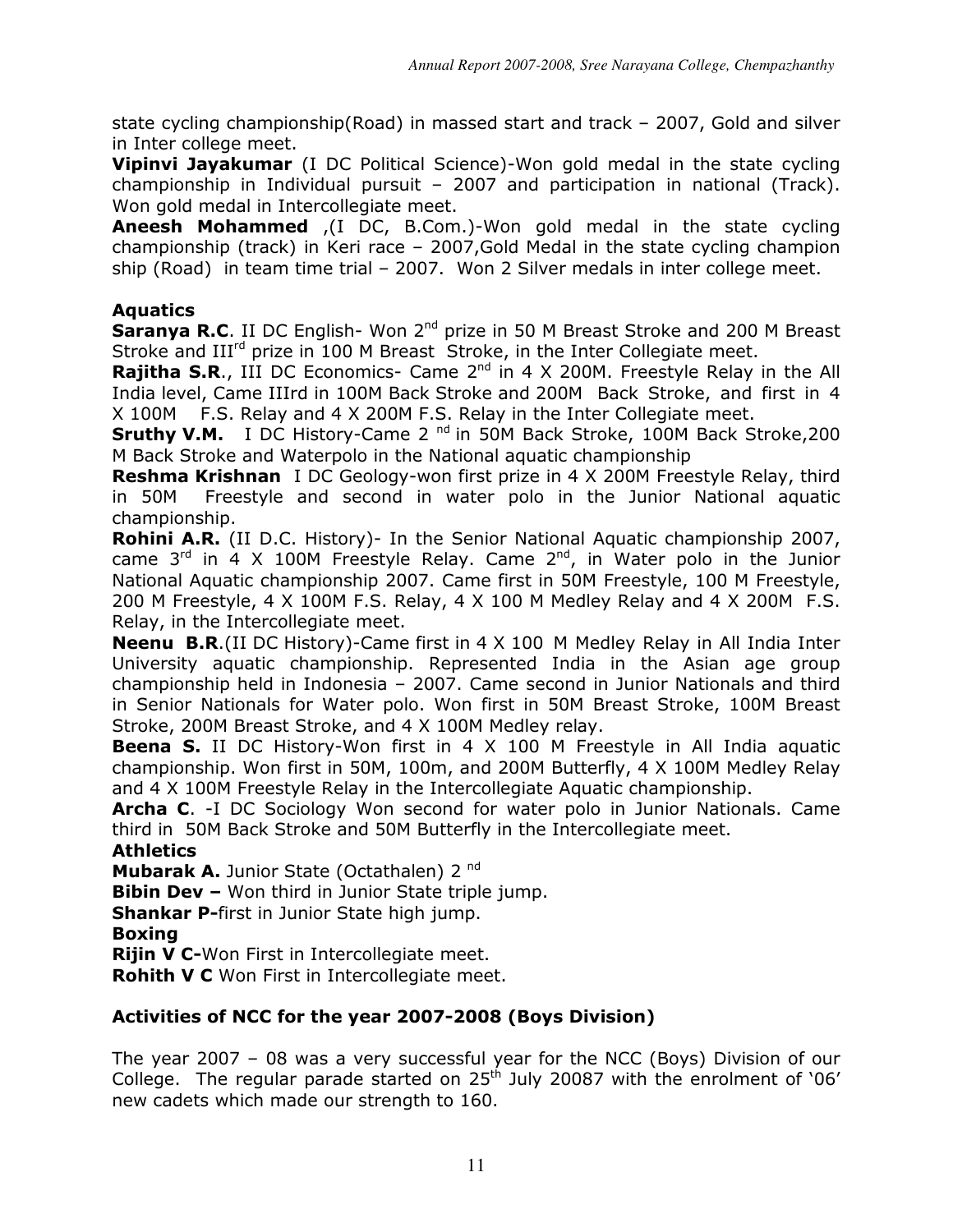20 cadets of our College attended the 'Annual Training Camp' held at World Market Akkulam on the month of May. Cadets of our College attended the 'CAWATC – I' held at World Market on the month of July and 14 cadets attended 'CAWATC-II' held at Pangode on the month of August.

Our achievements on National Level are U/o Arun Dev S. and Sgt Sarath R. attended IMA attachment camp held at IMA, Dehradun, CSM Mukesh M. attended NIC camp held at Meerut, and Sqt Subash S. and Sqt Vijeesh K. attended Trucking camp held at Marayoor, U/o Hariprasad and Sgt. Lijeesh S. attended NIC camp held at Alappuzha, Sgt Bijin Satyan attended NIC camp held at Kakkanad.

Independence Day parade was conducted in which our Principal was the chief guest, who took salute from the cadets during March past and he hoisted the National Flag and addressed our cadets. The NCC Boys division conducted a social service programme on 2007 October  $2^{nd}$  on the eve of Gandhi Jayanthi, combined with the girls unit of our college.

During the inspection of Trivandrum Group commander Col.A.N. RAE and commanding officer Lt. Col. S.S. NAIR on our college on 2007 November 6<sup>th</sup>, our cadets gave Guard of Honour to the Group Commander and he addressed our cadets with great pleasure.

On  $30<sup>th</sup>$ ,  $31<sup>st</sup>$  December 2007 and  $1<sup>st</sup>$  January 2008, Twenty Five of our cadets participated, on the Traffic Regulatory Acts and Social Service Programme at the eve of Sivagiri Theerthadanam. On February 3rd 2008 a tour was organized for NCC cadets to Thenmala and Palaruvi and 47 cadets attended the tour under the supervision of ANO Capt. S.S. BIJU.

Four cadets attended 'C' Certificate examination held at Pangode. 32 cadets attended B-Certificated examination. Republic Day parade was also conducted in which our Principal Dr. C. Mohan Sreekumar was the chief guest, who took salute from the cadets during March past and he hoisted the National Flag and addressed our cadets. Above all these, the usual parades were conducted on all Fridays.

# Activities of NCC for the year 2007-2008 (Girls Division)

Enrolled strength of Girls NCC is 120. Cdt. Lekshmi priya, attended NIC at Sreenagar in May 2007. Four cadets attended NIC at Vayanadu, 4 attended NIC at Alleppy, and 5 attended MH attachment Camp during May 2007. Five cadets attended MH attachment Camp, during December 2007. Four cadets attended NIC at Agarthala, 2 attended NIC at Kakinada during October 2007. Cdt. Renjitha of I B.A. Sociology got first prize in shooting competition. 15 Cadets attended NIC at Bihar, Tamil Nadu, UP and Rajasthan. U/O Sachitha IIIB.A. History, U/O Indukrishna, IIIB.A. Political Science and U/O Sulabha IIDC attended C certificate Examination 2008. 15 cadets attended B certificate Examination 2008. 35 cadets each attended the annual camps held in the academic year 2007-2008.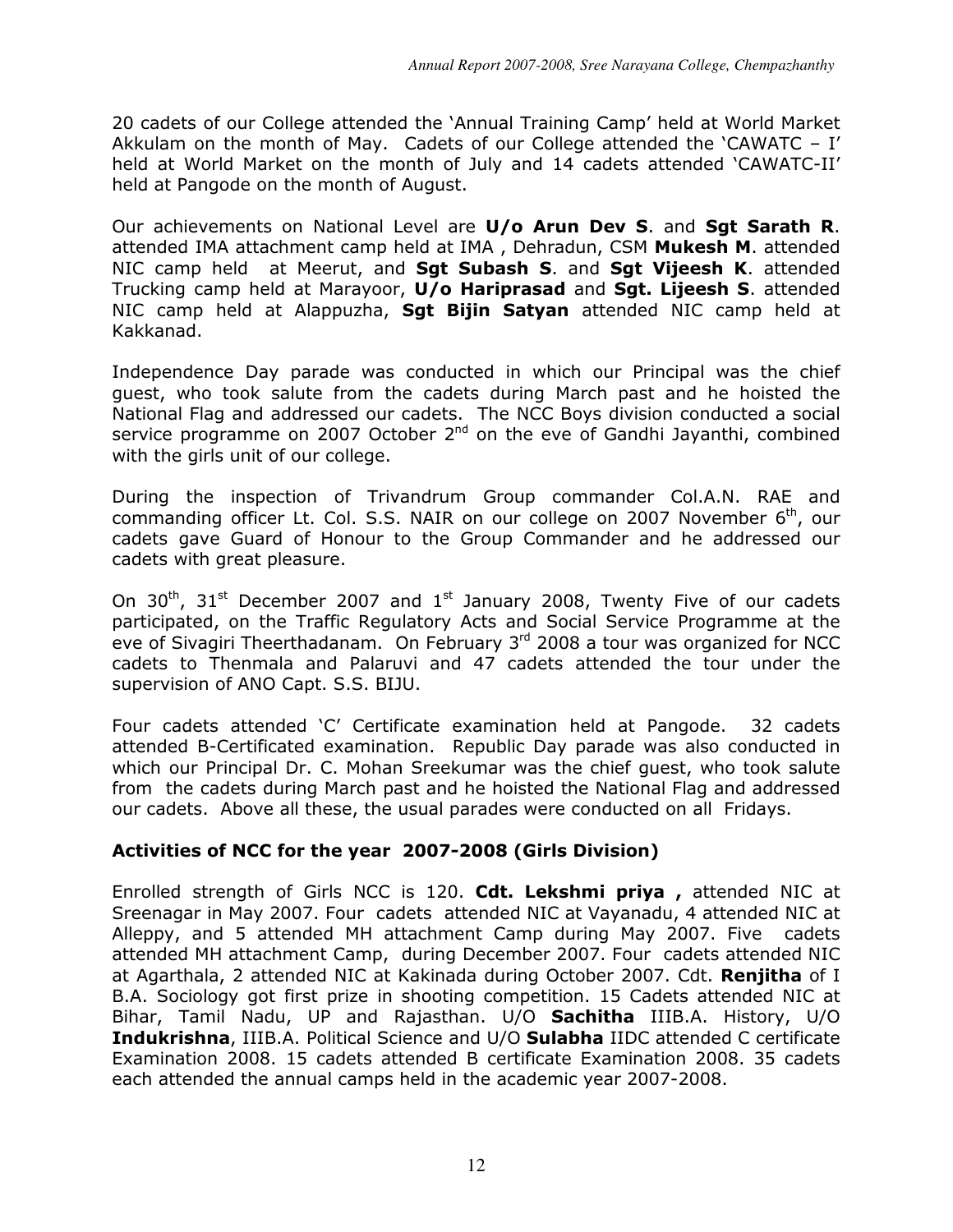# Activities of the NSS Units for the year 2007-2008.

National Service Scheme, Sree Narayana College, Chempazhanthy is always in the forefront of the programmes implemented. The Principals, the Programme Officers and the Volunteers were always very particular to contribute something special to the University of Kerala as well as to the community through the various programmes implemented through the National Service Scheme. Previously the College had only three units for the National Service Scheme. But recently one more unit was also sanctioned .But because of the heavy rush of the volunteers for new enrolment the authorities are planning to apply for one more unit. New volunteers were attracted to the National Service Scheme due to the systematic activities of the Programme Officers as well as the Volunteer leaders. The NSSS programme officers for this year are Dr. A. Shaji, Sri. R. Sasi, Dr. B. Jayasree, Dr. S. Laiju and Dr. G. Baby Girija.

- 1. Twenty volunteers participated in the meeting of the Kerala State Aids Control Society held at the V.J.T hall.. Hon'ble Minister for Health Smt.P.K.Sreemati handed over a memento to the Programme Officer Dr.A.Shaji for the best performance in blood donation.
- 2. Ten volunteers participated in the cleaning programme arranged on 16-06- 2007- near the Sree Narayana Trust Higher Secondary School with the help of Kazhakuttam Block Panchayat.
- 3. A cleaning Programme was arranged on 30-06-2007- in the drains of the two sides of the road leading to the college where mosquito growth was traced. The work was arranged with the help of the Sreekariyam Grama Panchayat. 20 Volunteers participated in the cleaning programme.
- 4. A blood Grouping Camp was arranged in the college with the help of Sree Chitra Institute of Medical Sciences and Technology, Thiruvananthapuram. The blood groups of 178 students were identified. On the same day 15 volunteers donated their blood voluntarily in SCIMST including the girl students.
- 5. Independence Day Celebrations-The Independence Day Celebrations was held in the quart yard of the college. The volunteers carrying the Tricolor flags and balloons in hand listened the message. All the members took a pledge to honour the National Flag and the National Symbols and to preserve the unity and integrity of the country. Given under are the pictures of the meeting:
- 6. Cleaning in the College Campus- A cleaning programme was organised in the college campus as part of Sevanavaram programmes.
- 7. Work in the Sree Narayana Gurukulam-The Volunteers also engaged in the works in the Sree Narayana Gurukulam, Chempazhanthy taking into consideration the ensuing celebrations there on  $28<sup>th</sup>$  of August. The following are some of the pictures taken fro the worksite:
- 8. Inter-Collegiate Youth Camp from 30-8-2007 to 03-09-2007-National Service Scheme units of Sree Narayana College was the first affiliated college of Kerala University to conduct the Inter-Collegiate Youth Camp of the Academic Year 2007-2008.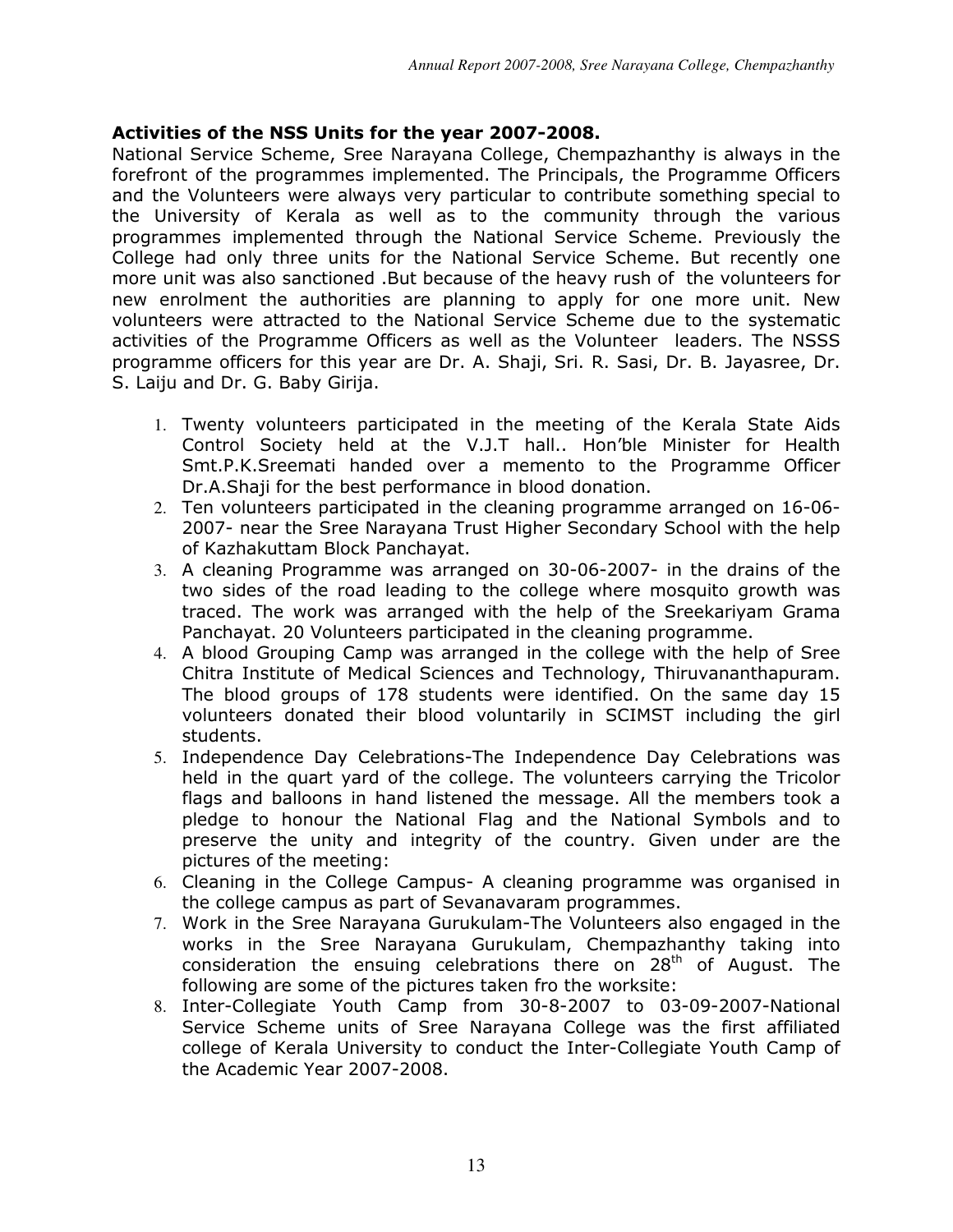- 9. Banana Planting –After the Youth Camp a banana planting work was conducted in the cleared areas of the college on 8-9-2007
- 10. NSS Day Celebrations- The NSS Day which falls on  $24<sup>th</sup>$  of September was celebrated with much pomp and enthusiasm in the college. The Programme was held in the College. Almost all the enrolled NSS volunteers numbering more than 800 students attended the function.
- 11. Legal literacy Programme- The Legal Literacy Programme for the second Year Degree students was held in the college on  $26<sup>th</sup>$  of September 2007, along with the help of PTA and women<sup>'</sup> s study centre
- 12. Plastic and Waste Removal Programme-As per the circular issued by the government of kerala to observe the plastic removal programme in the college,the NSS units of the college in association with A.K.P.C.T.A conducted a programme on 28<sup>th</sup> of September 2007.
- 13. National Blood Donation day-The National Blood Donation Day which falls on October  $1<sup>st</sup>$  was observed in the college.
- 14. Termo Penpole arranged a programme in the Vailoppalli Samskriti Bhavan to honour the occasion. As per their request five volunteers were deputed to attend the programme.
- 15. 14October 2<sup>nd</sup> -Gandhijayanti Day Observation- The Gandhi Jayanti Day which falls on October  $2^{nd}$  was observed by the National service scheme Units of the College by arranging cleaning activities both in the college as well as in the adopted village. Anti-plastic campaign was arranged in which the NSS volunteers visited the houses of the adopted village and created awareness among the house owners the evil effects of the use of plastic.
- 16. -SanthwanaSandesa Yatra of the Palliative Care centre of R.C.C reached the college on October 8.
- 17. Cleaning with the help of C.G.R.A-The NSS units of the college conducted a cleaning programme in the adopted village with the help of Chempazhanthy Gurukulam residents' Association. The Programme was conducted on 13<sup>th</sup> October and it was inaugurated by the President of Sreekariyam Panchayat Sri.A.P.Murali.
- 18. Blood grouping on  $17<sup>th</sup>$  October 2007- The National service Scheme units of Sree Narayana College, Chempazhanthy successfully conducted a blood grouping with the help of Sree Chitra Institute of Medical sciences & Technology, Thiruvananthapuram. The blood groups of the majority of the students were identified in the grouping conducted in the college auditorium.
- 19. Deputation of volunteers to participate in the Malayalam exhibition of the University of Kerala on 2-11-2007- Fifteen volunteers were send to help the NSS authorities of the University of Kerala in the arrangement of the Malayalam exhibition conducted in the University Senate Chamber on 3rd November 2007.
- 20. Inter-collegiate Quiz in the Government aw College on  $23<sup>rd</sup>$  November 2007-Two NSS volunteers were send to participate in the Inter Collegiate Quiz Competition conducted by the Government law College on 23rd November 2007.They won the first prize in the competition.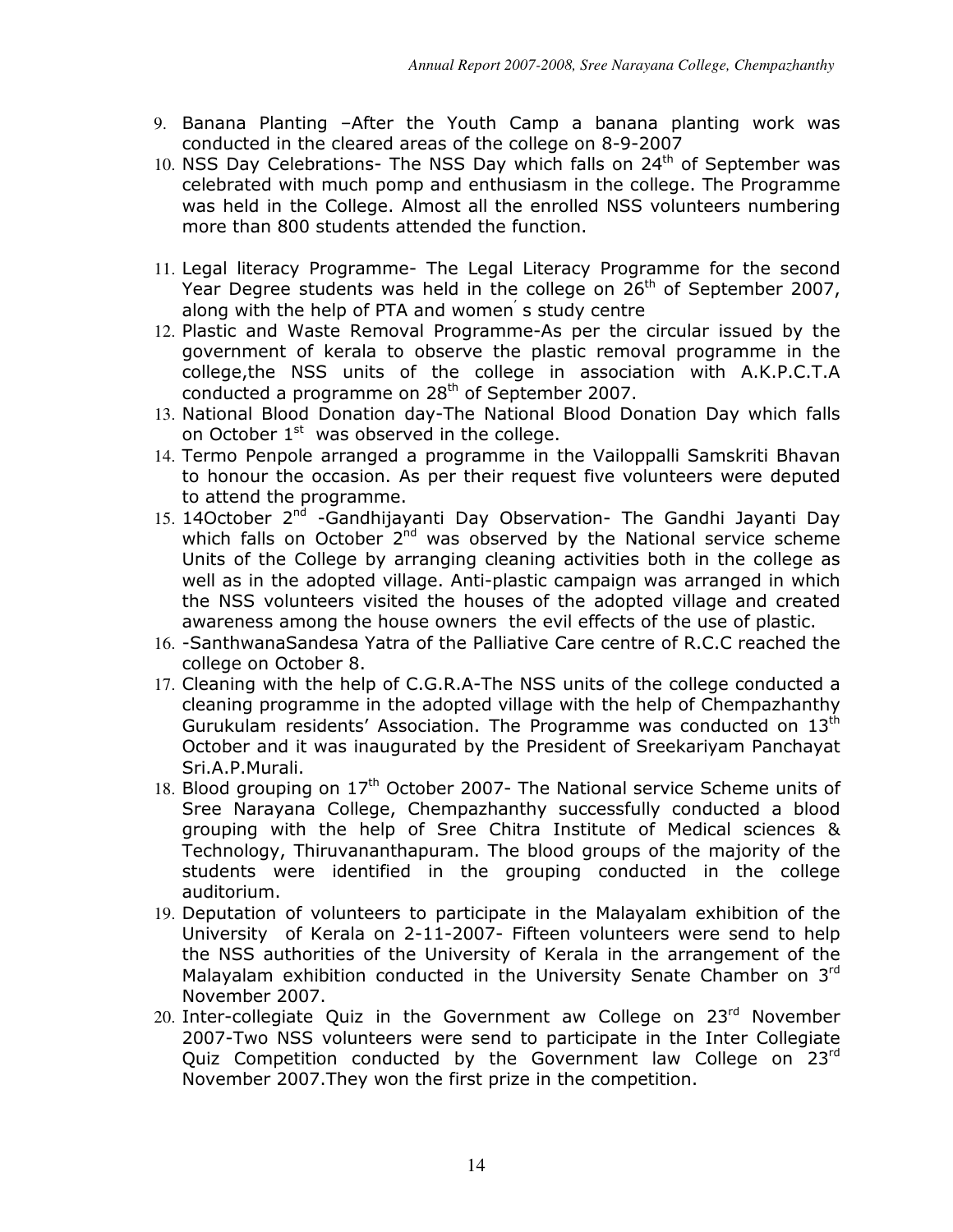- 21. Nature Camp at Peppara-24 -25 November 2007- The NSS conducted a nature Camp at Peppara Wild life Sanctuary to create awareness among the volunteers the value of preserving nature and echo system. In the Camp in addition to the two Programme officers 64 volunteers participated.
- 22. World Aids Day-1<sup>st</sup> December 2007-The National Service Scheme units of Sree Narayana College Chempazhanthy observed the World Aids day which falls on December  $1<sup>st</sup>$  .An exhibition was conducted in the college. Volunteers also participated in the function arranged by Termo Penpol at Vailoppalli Samskriti Bhavan.
- 23. The Annual ten day camp-The National service Scheme Units of the conducted the annual ten day camp from  $21<sup>st</sup>$  to  $30<sup>th</sup>$  of December 2007 in the college. In addition to the cleaning programmes within the college as well as in the adopted village, a series of lectures, cultural programmes etc were implemented in the camp.

# Research Activities (a very brief report of research work done by teachers during the year)

Dr. Suresh Jnaneswaran, Dr. Vijayanatha Raj, Dr. K. Usha, Dr. M.K. Manilal and Dr. K Remanan in our college are approved Research Guides of Kerala University.

Dr. A. Shaji was awarded Ph.D. Degree by the University of Kerala on 28-06-2007 for the thesis entitled Communal Protest and Caste Consciousness in Travancore-Its Genesis and growth (1891-1947)

Smt. N. Sreekala, Department of English, and Sri. R. Mohana Kumar, Department of Chemistry have submitted Ph.D. thesis to the University of Kerala.

# On going research projects

- 1. Dr I G Shibi (Chemistry) 'Modified Banana Stalk for the Removal of some Organic Dyes from Aqueous solution- Evaluation of Kinetic and Thermodynamic Parameters
- 2. Sri P K Viswanathan (Chemistry) 'Phytochemical Studies on the Plant "Popowia beddomeana"
- 3. Dr R Revamma (Chemistry)'Pasting Andrheological properties of Starch and its Derivatives in Presence of Added Chemicals'
- 4. Dr T Suresh (Chemistry) 'Studies on the Chemical Changes of Red Plambago in Ayurvedic Medicinal Preparations'
- 5. Dr G Sreenivasan (History) 'Social Mobility Subaltern Strategies: Honorific Titles and Social Elevation Among the "Avarnas" in Travancore'
- 6. Dr S Sreelatha (Physics) 'Investigation of Source Regions and Generation Mechanisms of Short Period Gravity Waves in the low Latitude Troposphere Using Indian MST Radar'
- 7. Dr M K Manilal (Commerce) 'Cotton Mill Industry in the Public Sector in Kerala – An evaluation of the Capacity Utilization'
- 8. Dr. Jameela V.A. Topic " Micro Credit & Women Empowerment A Case Study –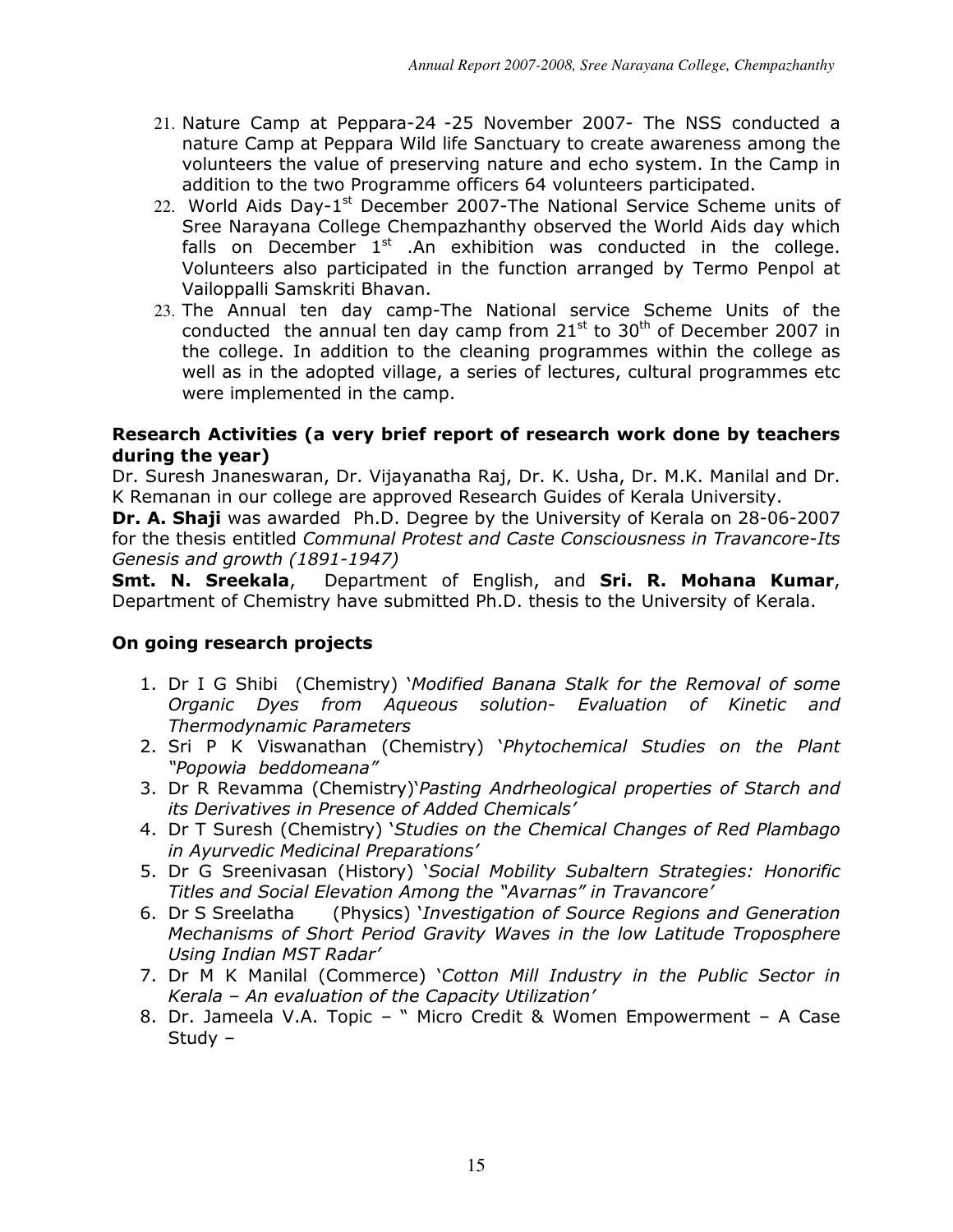# Research papers published during 2007-2008

# Department of Malayalam

**Smt. G. Asa** Published the paper 'Devasangeetam Ozhuki Ethumpol' in the

Arogyamasika, December, 15, 2007

# Department of History

- 1. Dr. Suresh Jnaneswaran Globalization, its Epistemology and culture: Historical Reflections on the Indian Scenario, The Researcher , No.1, Vol.1
- 2. Dr. Suresh Jnaneswaran, Fear and History, Historia Annual Journal of the Post Graduate department of History, S.N. College, Chempazhanthy (No.1,2007)
- 3. Suresh Jnaneswaran Y.R. Narayanan: A case of social symbiosis, accumulation and assimilative consummation' The Quarterly Review, Institute for Historical Studies, Culcutta (accepted for publication)
- 4. Maj. Dr. S. Sethulekshmi, Labour Union for Parent organization of trade unions in Kerala, published in Vijnana Kairali, November 27, published bv Bhasha Institute.
- 5. Maj. Dr. S. Sethulekshmi, International Conference of working women, Trade Union (Mal), a monthly magazine, November 2007.
- 6. Maj. Dr. S. Sethulekshmi, Sexual Harassment at Work place, Trade Union , January 2008
- 7. Dr. A. Shaji, Dimensions of Social Protest: The Travancore Experience(1926-36)-Published in the Indian Historical Studies, Vol 111,Issue 2,April 2007.Published by the Department of History, St.Joseph's College(Autonomous), Tiruchirappalli, Tamil Nadu.
- 8. Dr. A. Shaji, Conversion Threat in Travancore(1920-1936)Its Social Implications-Published in Historia, Journal of the Post Graduate Department of History, S.N College, Chempazhanthy, Vol.1,No.1,November 2007
- 9. **Dr. A. Shaji**, Communalism Versus Nationalism: Nature of the Communal Protest in Travancore (1891-1910)-To be published in the next issue(Under print)of the Journal of Kerala Studies, Department of History, University of Kerala
- 10. Dr. A. Shaji, Reflections of Community assertions in the Civic Rights Movement in Travancore(1920-1930)-Accepted for Publication in the Journal of Kerala Studies, Department of History, University of Kerala
- 11. Dr. A. Shaji, The Genesis of Community Consciousness in Travancore: The Trend Setting Factors (1850-1900)-Accepted for publication in the Quarterly Review of Historical Studies, Institute of Historical Studies, Culcutta.
- 12. Dr. G. Sreenivasan, Saiva Guru Enathinatha nayanarum Ezhava Navodhanathinte thudakkavum, Vijnana Kairali, State Institute of Languages, Nalanda, TVPM, August 2007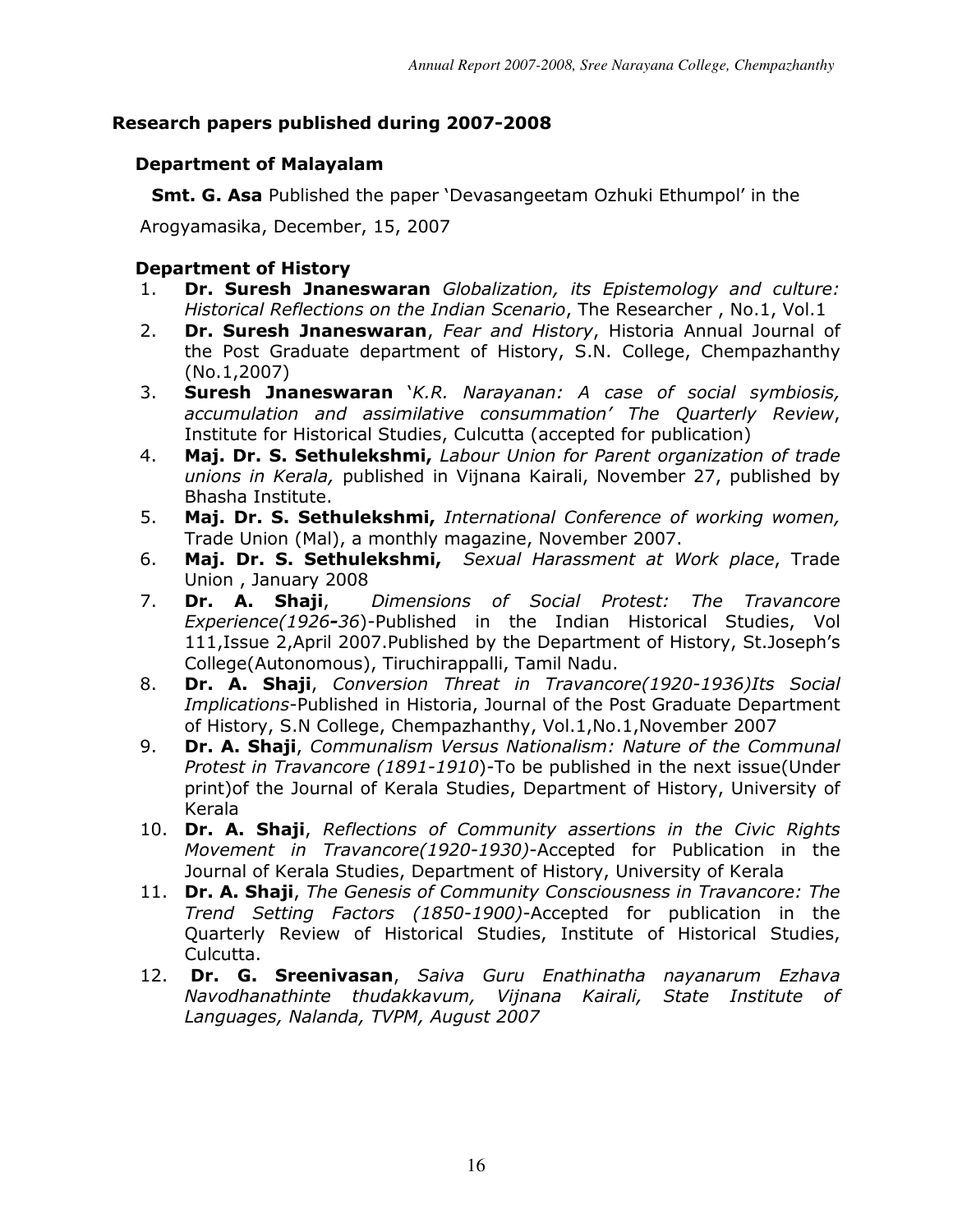# Department of Economics

Dr. V.A Jameela Gender violence : "Is The Land of Women A Hell For Her?". Selected for inclusion in the edited volume of International Conference on " Energy Population issues in the Asia Pacific Region: Challenges for the  $21<sup>st</sup>$  century " organised by IIPS

# Department of Commerce

Dr. M. K. Manilal, Textile Industry In the public sector in Kerala, published in the book Indian Economy in the Globalised World (in two volumes), published by New Century publications, New Delhi.

# Department of Physics

- 1. D. Beena, K.J. Lethy & V.P. Mahadevan Pillai. : " Influence of substrate temperature on the properties of laser ablated ITO films' Elseviour, publication journal "Solar energy materials and Solar Cells", Volume 91, issues 15 – 16, 22 September 2007, pages 1438 – 1443.
- 2. K.J. Lethy, D. Beena & V.P. Mahadevan Pillai. "Structural, optical and morphological studies on laser ablated nano structured  $WO<sub>3</sub>$  thin films Elseviour publications, Journal "Applied surface Science", Volume 254, issue 8, 15 February 2008, 2369-2376
- 3. **Smt. D. Beena** *`Effect of substrate temperature on surface morphology and* optical properties of WO<sub>3</sub> nano thin films prepared by pulsed laser ablation technique' accepted in Nanotrends-A Journal of Nanotechnology and its Applications.

# Department of Chemistry

- 1. Dr. R. Revamma, "Effect of Sodium Laury1 Sulphate on solubility and viscosity characteristics of Cassava Starch" Asian Journal of Chemistry (Vol 19) of September, 2007.
- 2. Dr I G Shibi Published an article in Groundwater for Sustainable Development Problems, Perspectives and Challenges 2008 Editors P. Bhatacharya and A.L Ramanathan (TAYLOR AND FRANCIS, LONDON).

#### Presentations in Seminars/Conferences & participation as Resource person during 2007- 2008

- 1. **Dr. Suresh Jnaneswaran** Dept. of History was a Resource person of the Academic Staff College, University of Kerala.
- 2. **Dr. Aravind Thampi**, Lecturer, Department of Psychology participated in International Seminar conducted by the DRDO at New Delhi during the month of November 2007 and presented a paper on Holigrative approach to personnel Selection.
- 3. Dr. S. Laiju, Lecturer, Department of Psychology served as external examiner in Kannur University for B.Sc. Psychology.
- 4. Dr. K. Remanan., Department of Commerce presented a paper on poverty alleviation in the all India Commerce Congress held at Osmania University, Hyderabad from 27/12/2007 to 29/12/2007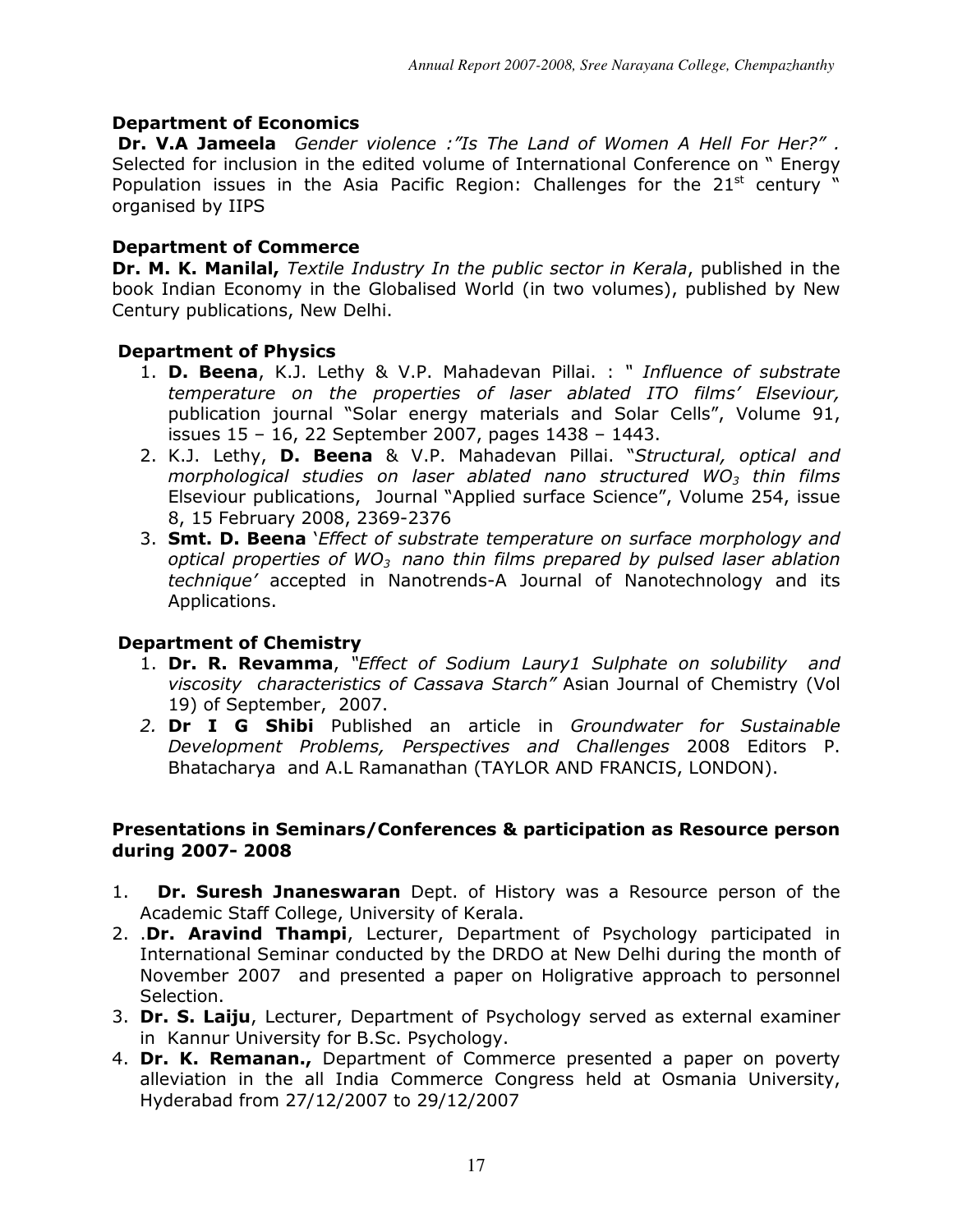- 5. Dr. I.G. Shibi, Dept of Chemistry 'Synthesis, characterization and application of iron(III)–loaded Duolite C26 adsorbent for arsenic removal' presented in the National symposium on 'Recent Advances in Analytical Sciences and Applications', organized by Indian Society for Analytical Chemists in association with Himachal Pradesh University, Shimla on 8th-11th April 2007 and won the Best Presentation Award.
- 6. Dr. I.G.Shibi, Presented a Paper in the National Symposium on Recent Advances in Analytical Sciences and Applications, held at Himachal Pradesh University, SHIMLA. (2007)
- 7. Dr. I.G.Shibi, Presented a Paper in the Third INDO-US WORKSHOP on GREEN CHEMISTRY organized by American Chemical Society and Delhi University at NEW DELHI (2008)
- 8. Dr. I.G. Shibi, Presented a Paper in the 10th National Symposium in Chemistry (NSC 10) held at Indian Institute of Science, BANGALORE (2008)
- 9. Dr. I.G.Shibi, Delivered an invited lecture on Relevance of Green Chemistry at Christian College Kattakada on November 2007
- 10.Dr. I.G.Shibi, Delivered a lecture on Organo metallic Chemistry at MSM College Kayamkulam, April 2007
- 11.Dr. I.G.Shibi Delivered a lecture on Spectral and Magnetic Properties of Coordination compounds at MSM College, Kayamkulam April 2007
- 12.Dr. I.G.Shibi Presented an invited lecture on the Importance of Toxicity Studies in Metallic and Mineral Preparations in the National Seminar On Standardisation Of Ayurvedic Drugs at Santhigiri Siddha Medical College, supported by AYUSH DEPT., MINISTRY OF HEALTH & FAMILY WELFARE, New Delhi. March 2008
- 13. Smt. D. Beena (Department of Physics) & K.J. Lethy, Annealing Effect of the structural and morphological properties of INO films prepared by pulsed laser ablation technique". Paper presented and published in the proceedings of 'NCOL', National seminar on Nano structured materials conducted by Dept of Optoelectronics, Kariavattom, on April 19 -21, 2007 at Sri. Chithra Auditorium, Trivandrum.
- 14.K.J. Lethy & Beena D., Photoluminescence from titanium oxide doped WO3 films prepared by reactive pulsed laser ablation technique Paper presented and published in the proceedings of National Seminar on Nano- structured materials, NCOL conducted from April 19 – 21, 2007, at Sri., Chithra Auditorium, by Dept. of Optoelectronics, Kariavattom.
- 15.K.J. Lethy & Beena D (Department of Physics)., Influence of Titanium doping on structural and Optical properties of WO3 films prepared by pulsed laser ablation technique" Paper presented and published in the proceedings of DAE -BRNS, 4<sup>th</sup> National Symposium on PLD of Thin films & Nano structured Materials from Oct  $(3 - 5)$ , 2007 Rajkot, Gujarath.
- 16.K.J. Lethy Beena D. and V.P. Mahadevan Pillai "Characterization of pulsed laser ablated WO3 nanostructures" Paper presented and published in the proceedings of IMRC, XVI international Material Research Congress from Oct – 28 to Nov – 1 2007 at Cancun Mexico
- 17. K.J. Lethy and D. Beena. Linear and Non-linear optical properties of nano crystalline WO3 thin films prepared by PLD" Paper presented and published in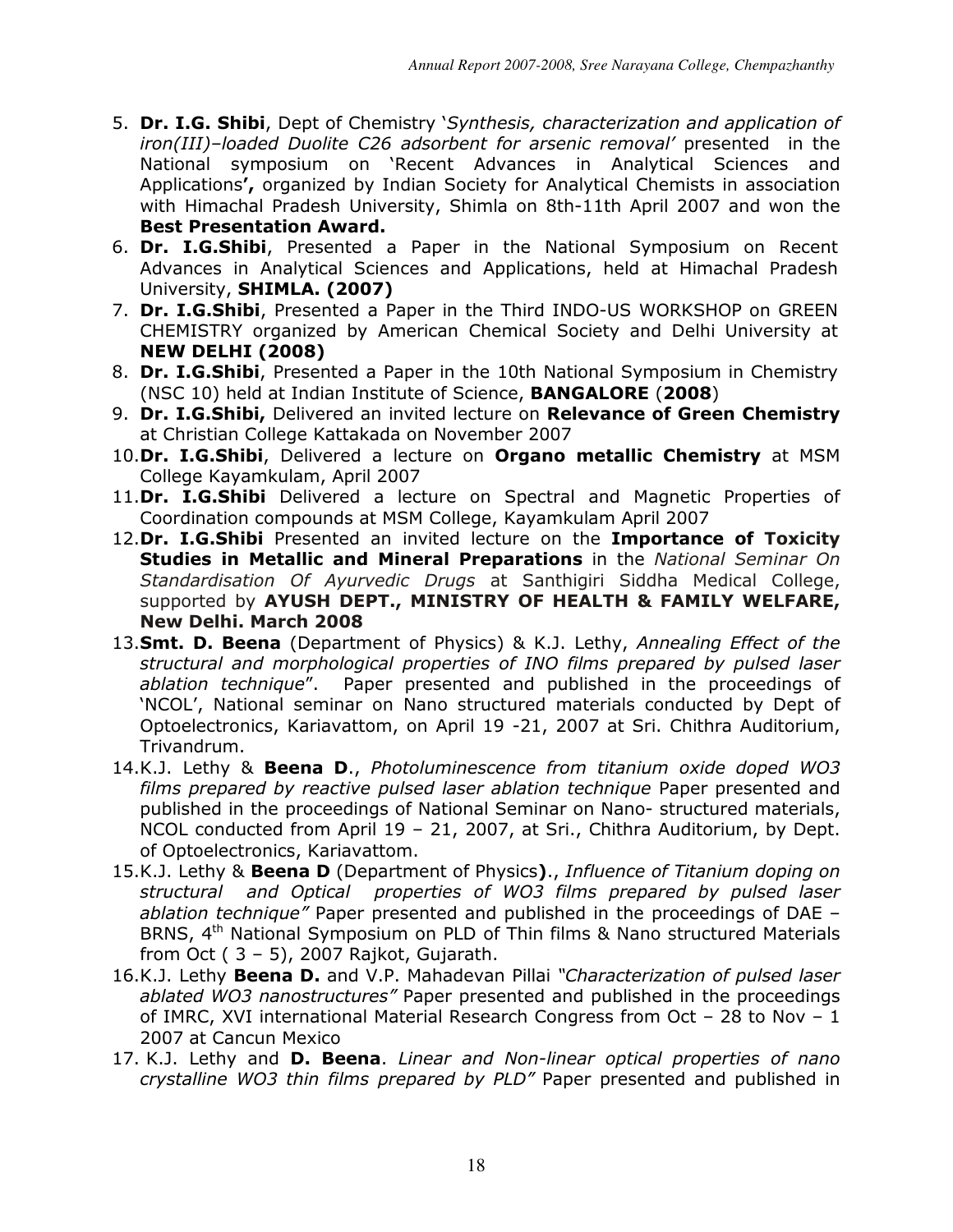the proceeding of NLS 2007, National seminar conducted at Hyderabad from Nov. 3 – Nov 5 2007.

- 18.K.J. Lethy & D. Beena. Synthesis of tungsten Oxide nano rods by reaction pulsed laser ablation" Paper presented and published in the proceeding of EMSI 2007, National conference on Electron Microscope Society of India at University of Delhi from Nov. 26 – 28, 2007.
- 19. Rani Nair and Beena D. " Gas sensors based on Tin Oxide nanoparticle synthesised by R.F. Magnetic sputtering" Paper presented and published in the proceeding of Sennet – 07 International Conference on sensors and related network at VIT University, Vellore from Dec – 12 – 14, 2007
- 20.D. Beena and K. J. Lethy, Laser ablated Nanostructured Indium oxide thin films, Presented and published in the proceedings of IC SOLACE 2008, International Conference on Solar cells, January 21-23, 2008, at Cusat.
- 21. Sri. K. Kochunarayanan Department of Physics, presented a paper in National Laser Symposium organised by DAE-DRNS, during December 2007
- 22. Sri. K. Kochunarayanan presented a Paper in NCOL National seminar on Nano Structured Materials conducted by Dept of Optoelectronics, Kariavattom, on April 19 -21, 2007 at Sri. Chithra Auditorium, Trivandrum.
- 23.Dr. Sreeletha S, Department of Physics Investigation of source regions and generation mechanisms of short period gravity waves in the low latitude troposphere using Indian MST Radar Presented in the 15<sup>th</sup> National Space Science Symposium, Sponsored by ISRO, held at Radio Astronomy Centre Ooty, from 26-29 February 2008.

# Participation of Teachers in Workshops/Seminars/Conferences during 2007-2008

- 1. Smt. E. Padma Kumari, Department of Mathematics participated in the National Seminar on Algebra and Discrete Mathematics conducted by the department of mathematics, University of Kerala from  $14<sup>th</sup>$  to  $16<sup>th</sup>$  of November 2007.
- 2. K.S. Lilamma Department of Mathematics participated in the National Seminar on Algebra and Discrete Mathematics conducted by the Department of Mathematics, University of Kerala from 14<sup>th</sup> to 16<sup>th</sup> of November 2007.
- 3. Dr. B. Jayasree along with some of the students of sociology participated in all Kerala Sociological seminar conducted by Kerala Sociological society from  $16<sup>th</sup>$  to  $18<sup>th</sup>$  November 2007 at CMS College, Kottayam.
- 4. Sri. T.N. Manoharan attended the National Symposium on Recent Advances in Analytical Sciences and applications held at the University of Shimla on 9-11, April 2007
- 5. Dr I G Shibi, attended Science Academics' Lecture Workshop in Computational Chemistry held at Mar Ivanios College Trivandrum  $7<sup>th</sup>$  &  $8<sup>th</sup>$  March 2008.
- 6. Sri. P K Viswanathan attended Science Academics' Lecture Workshop in Computational Chemistry held at Mar Ivanios College Trivandrum  $7<sup>th</sup>$  &  $8<sup>th</sup>$  March 2008.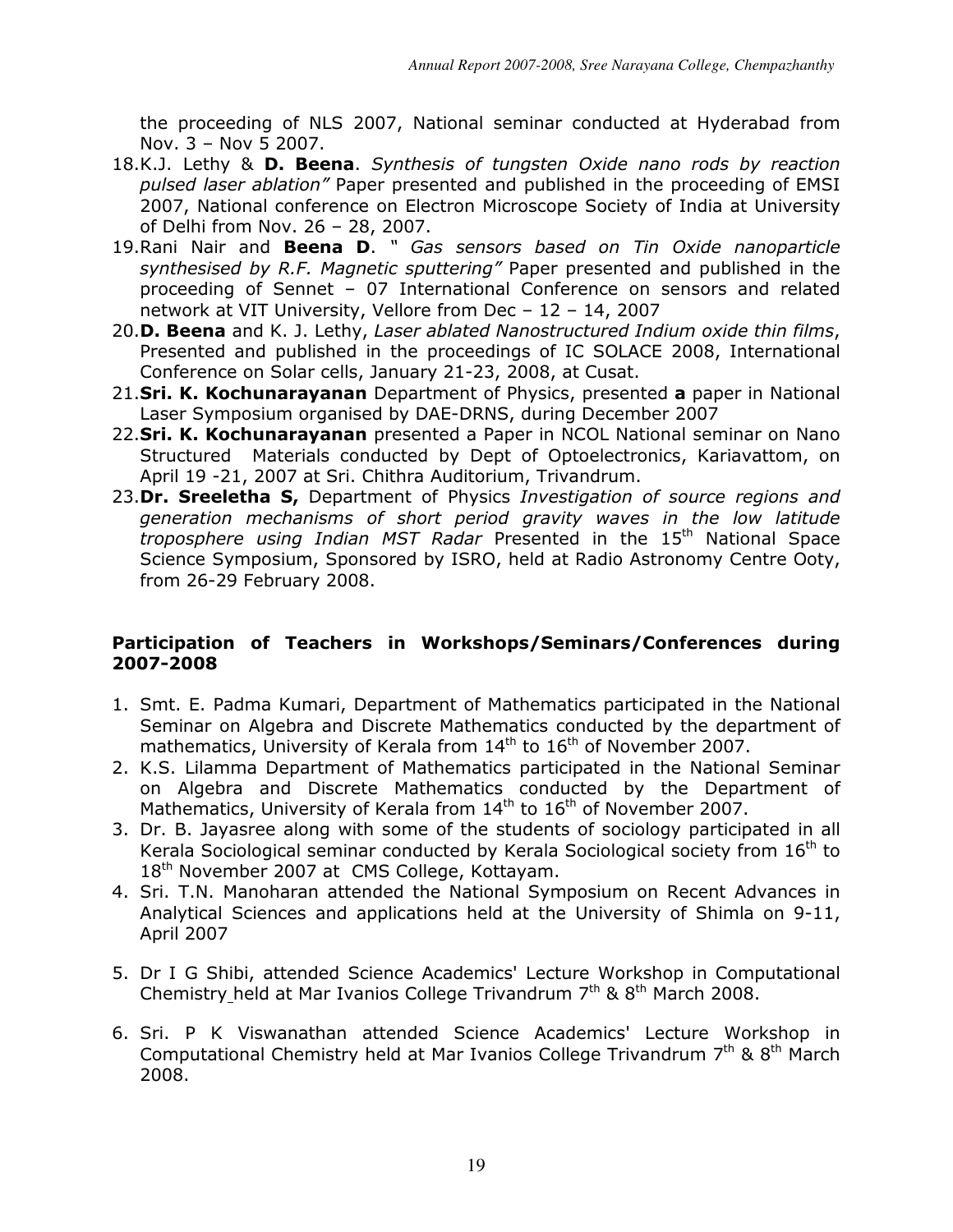- 7. Sri. T.N. Manoharan attended Science Academics' Lecture Workshop in Computational Chemistry held at Mar Ivanios College Trivandrum  $7<sup>th</sup>$  &  $8<sup>th</sup>$  March 2008.
- 8. Smt. G. Asa, Attended National Seminar on the contribution of Sanskrit to Malayalam Language and Literature organized by the Dept. of Sanskrit, University of Kerala on 29 – 30 June 2007.
- 9. Smt. G. Asa Department of Malayalam attended the Malayalam Conference 2007 organised by the University of Kerala in connection with the Suvarnakeralam Celebration on 1 – 3 November 2007
- 10.Dr. S. Laiju, Department of Psychology attended an orientation course (IT oriented) at the academic Staff College, University of Kerala. (21-02-2008 to 19-03-2008)
- 11.Nishima J. S. Department of Psychology Attended the refresher course on Human Rights at the academic Staff College, University of Kerala ( 10-03-2008 to 31-03-2008)
- 12.Rakhee A. S., Department of Psychology Attended the refresher course on Human Rights at the academic Staff College, University of Kerala ( 10-03-2008 to 31-03-2008)
- 13.Dr. P.Laila, Department of Malayalam Attended National Seminar on the contribution of Sanskrit to Malayalam Language and Literature organised by the Dept. of Sanskrit, University of Kerala on 29 – 30 June 2007.
- 14.Dr. P.Laila Attended the Malayalam conference 2007 organised by the University of Kerala in connection with the Suvarnakeralam celebration on  $1 - 3$ November 2007.
- 15.Smt. Beena Anandakumar, Department of Economics, Participated in the National seminar on "Kerala's Economy Since 1956: Development Issues, Policies & Performance" organized by the Dept. of Economics, University of Kerala on  $4<sup>th</sup>$  October, 2007 at the senate Chamber, Trivandrum.
- 16.Dr. Jameela V.A, Department of Economics, Participated in the National seminar on "Kerala's Economy Since 1956: Development Issues, Policies & Performanace" organized by the Dept. of Economics, University of Kerala on  $4<sup>th</sup>$ October, 2007 at the senate Chamber, Trivandrum.
- 17.Dr. A. Shaji Attended an Orientation Training Programme for Programme Officers of NSS conducted from  $11<sup>th</sup>$  -20<sup>th</sup> September 2007 in the National Training and Orientation Centre, Rajagiri College of Social Sciences, Kalamassery
- 18.Dr. A. Shaji Participated in the one day National seminar on Islam in Kerala: Tradition and Modernity organised by the Department of Islamic Studies, University of Kerala at the Fourth Estate Hall, Press Club TVPM on 23rd January,2008
- 19.Dr. A. Shaji Attended the two day Trainers' Training Programme for NSS Programme Officers conducted by Kerala State Pollution Control Board on  $3^{rd}$  & 4<sup>th</sup> March, 2008 at Maria Rani centre, Gandhipuram TVPM
- 20.Maj. Dr. S. Sethulekshmi, Department of History, attended a National Training programme organized on the directions of ILO on Enhancing Sensitivity towards sexual harassment at workplace, by V. V. Giri labour Institute, 25 April-27 April 2007 at Noida, Delhi.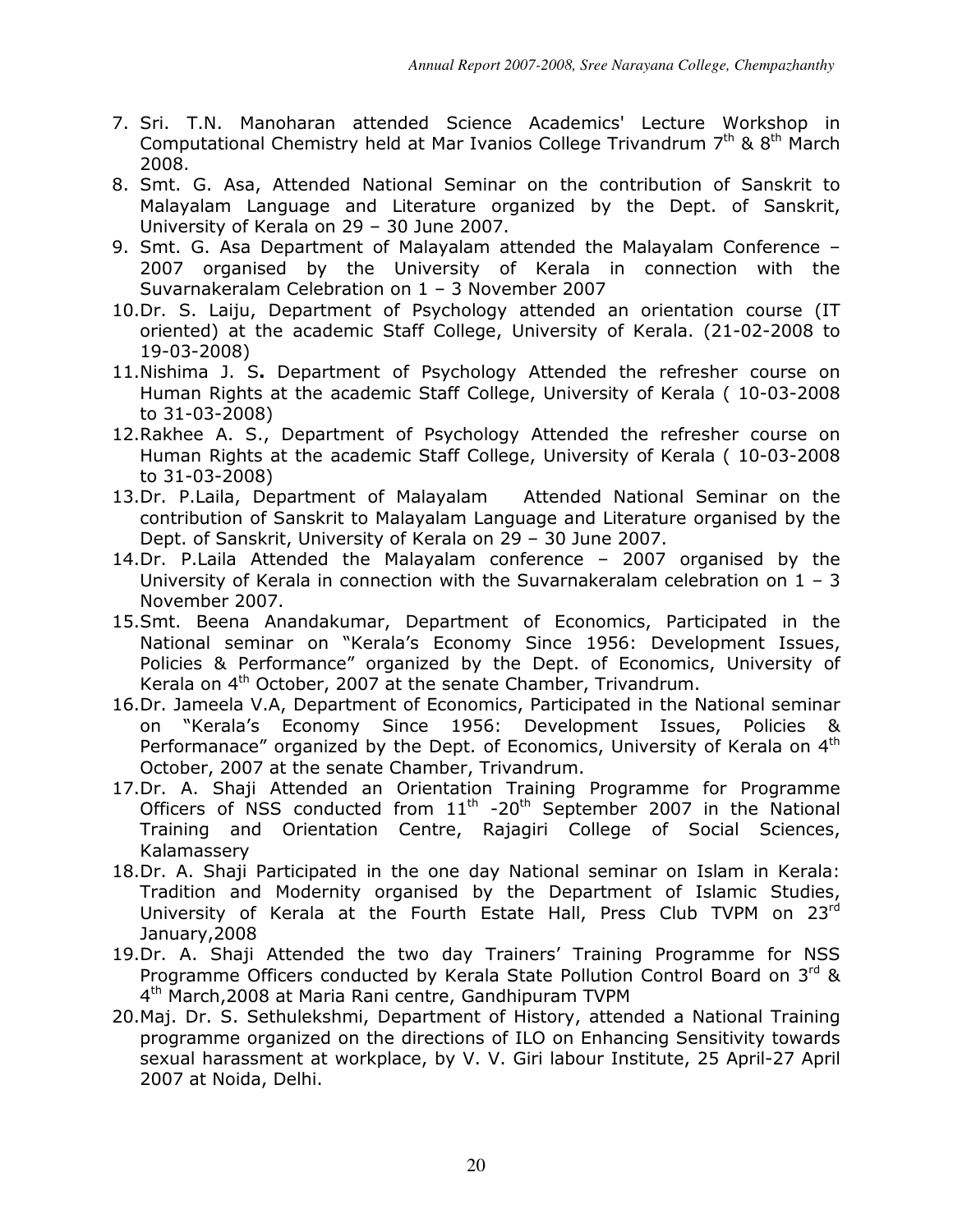# Activities of PTA

The Parents Teachers' Association of the college has been very active in providing academic, extra curricular and infrastructural facilities and amenities to the students and staff. The PTA has taken up a number of activities to ensure the allround welfare of our students by finding funds for the implementation of schemes, programmes, and facilities.

PTA distributed free mid-day meals on all the working days to more than 100 poor students who were selected by means of the Tutorial machinery. The PTA gave cash awards to those students, who got the highest marks in the final year degree and post graduate examinations of April/May 2007, in each discipline. Study materials were also distributed to the selected students at the end of this year. A new water pump set and water supply lines were installed this year in our college for smooth supply of water.

The PTA has taken up the responsibility of paying the security personnel, driver, gardener and sweepers their salary, and paying the telephone and electricity charges for the college.

The financial burden of several academic and other activities were also borne by the PTA. They include the subscription of periodicals in the college library; purchase of library books; purchase of chemicals for the laboratory purpose; beautification and furnishing of the Seminar Hall; expenses for the Mid-term and Model Examinations; printing of progress cards; academic diaries, attendance registers and feedback forms; maintenance and modification of toilets; repairing of Photostat machine; regular cleaning of the campus, water tank and toilets; modification and beautification of the college garden; electrification of the class rooms, purchasing, repairing and updating of the computers and the UPSs; replacement of unusable lights and fans; maintenance of the public addressing system; painting of black boards; etc.

SPECTRUM 2007, class-wise PTA meetings, Foundation stone laying ceremony of Women's Hostel, Silver jubilee celebrations of the Postgraduate course of the Department of History etc. were also funded by the PTA.

# Retirement

Seven of our senior colleagues are retiring from service at the end of this academic year after a long term of sincere and dedicated service. They are Smt. K. Meenakshy, HOD Physics Dr. K. Usha, HOD Sociology Sri. R. Balachandran Nair, Dept of English Dr. P. Laila , Department of Malayalam Sri. D. Guruprasad, Department of Economics Mrs. S.B. Rani, Dept of Botany Dr. R. Shyla, Dept of Botany

I take this opportunity to extend my sincere thanks to them for their meritorious service and to wish them a peaceful and prosperous retired life.